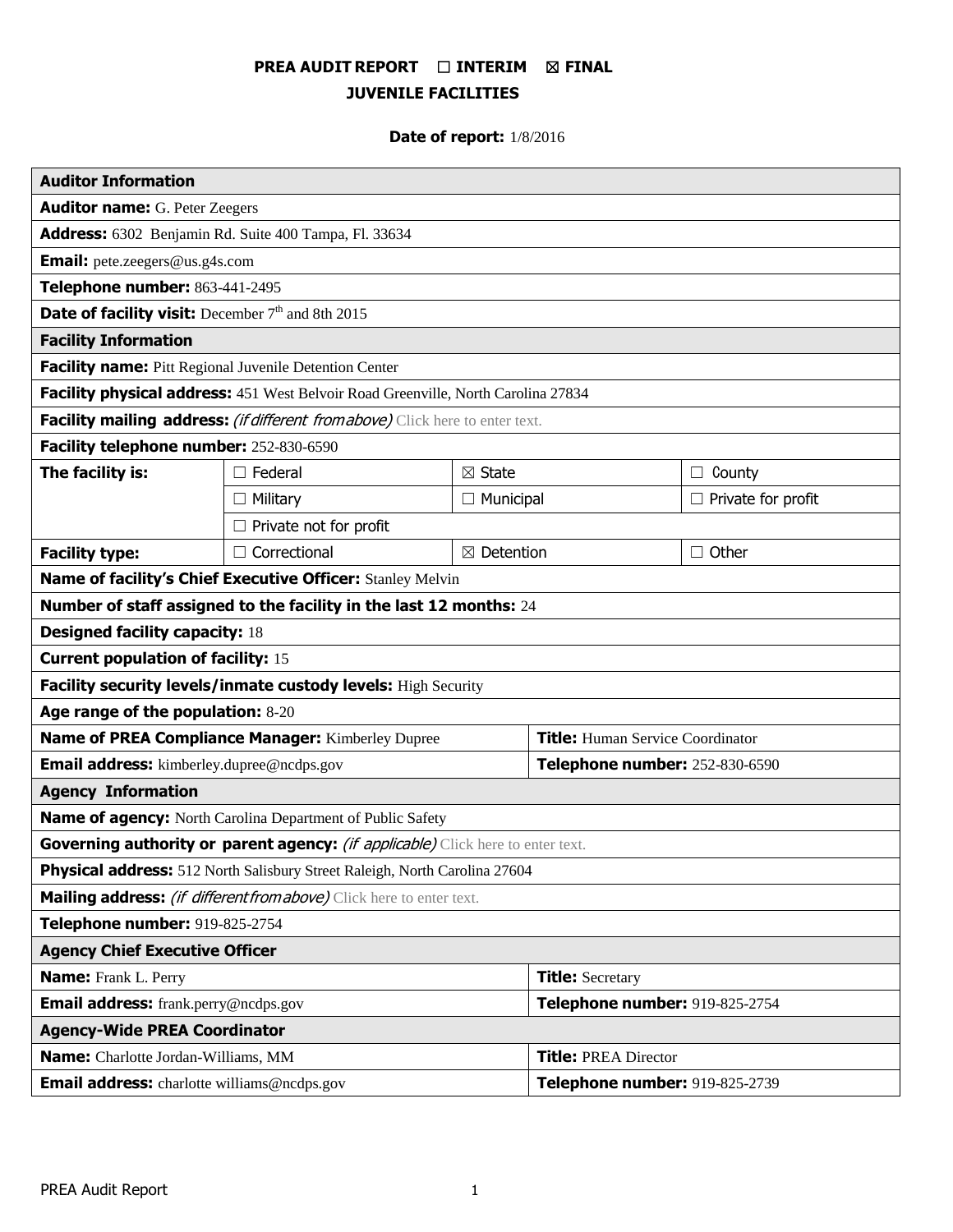#### **AUDITFINDINGS**

## **NARRATIVE**

Pitt Regional Juvenile Detention Center is a hardware secure, 18 bed facility, housing both male and female youth (ages 8-20) under the direction of the State of North Carolina Department of Public Safety. The facility is located in Greenville, North Carolina. The facility employs 24 full-time staff. The youth being held in the Pitt Regional Juvenile Detention Center have been sentenced in the Court System and are awaiting placement or have a pending trial. The youth attend school daily directed by either the Department of Public Instruction, North Carolina State Curriculum.

This audit was conducted by certified PREA Auditor G. Peter Zeegers. During the pre-audit phase, the auditor reviewed a variety of documents provided by the agency. These included policies and procedures, plans, protocols, training records, curricula, and other documents related to demonstrating compliance with PREA Standards. The auditor conducted a pre-audit conference call one week prior to the on-site audit to provide agency and facility officials with the current status of the audit process, as well as to expand upon and clarify documents that had been submitted. The auditor did not receive any correspondence or requests from staff or youth prior to the on-site audit.

An on-site PREA Audit was conducted on December 7th and 8th, 2015. The entrance meeting was attended by Angie Smith, Assistant Director of Facility Operations; Stanley Melvin, Youth Services Facility Director; Kimberley Dupree, Human Service Coordinator and the Facility PREA Compliance Manager; and G. Peter Zeegers, PREA Auditor. The on-site audit work plan was discussed, samples of youth and staff were selected, and specialized staff were identified, and additional pre-audit information was obtained. The entrance meeting was followed by a tour of the facility led by Mr. Melvin and Ms. Dupree. All areas were viewed, including the administration area, medical area, intake area, small kitchen (meals catered by Pitt County Schools), dining room/visitation area, leisure/recreation areas, the boys and the girl's wings. PREA-related informational posters and the PREA audit notice were observed posted throughout the facility. Additionally, informational pamphlets about PREA and the Sexual Assault Crisis Services were found in areas where staff and youth have access. There are also "Expect Respect" posters located everywhere in the facility. No SANE or SAFE staff are employed at the facility; however, these professionals are provided at the Vidant medical Center located in Greenville, North Carolina, where forensic examinations would be conducted at no cost to the youth and/or their family.

Interviews were conducted with the Agency Commissioner's Designee, the Agency PREA Coordinator, the Pitt Regional Detention Center Facility Director, the Facility PREA Compliance Manager, supervisor who conducts unannounced rounds, intake staff, member of the incident review team, the contracted mental health staff, staff who monitors retaliation, staff that performs screening for risk of victimization and abusiveness, the contracted mental health and medical staff, nine custody staff randomly selected from each of the three shifts, and ten randomly selected youth.

On the day of the on-site audit, 15 youth were housed at the facility. There were no PREA-related allegations made during the previous 12 months. No youth reported during the intake process a previous sexual abuse. No youth identified themselves as being lesbian, gay, bisexual, trans-gender, inter-sex, questioning, or gender nonconforming during the intake process. There were no youth that identified as hearing or visually impaired, developmentally delayed, or who were limited English proficiency. This information was obtained from the Facility PREA Compliance Manager and the youth files.

Youth receive information on PREA and their rights during the intake process. The PREA information is printed in English and Spanish. Additionally, during their stay youth are provided information about sexual abuse and harassment in both individual and group treatment through a PREA video. Youth who have experienced trauma, abuse, or victimization are provided treatment services, as needed.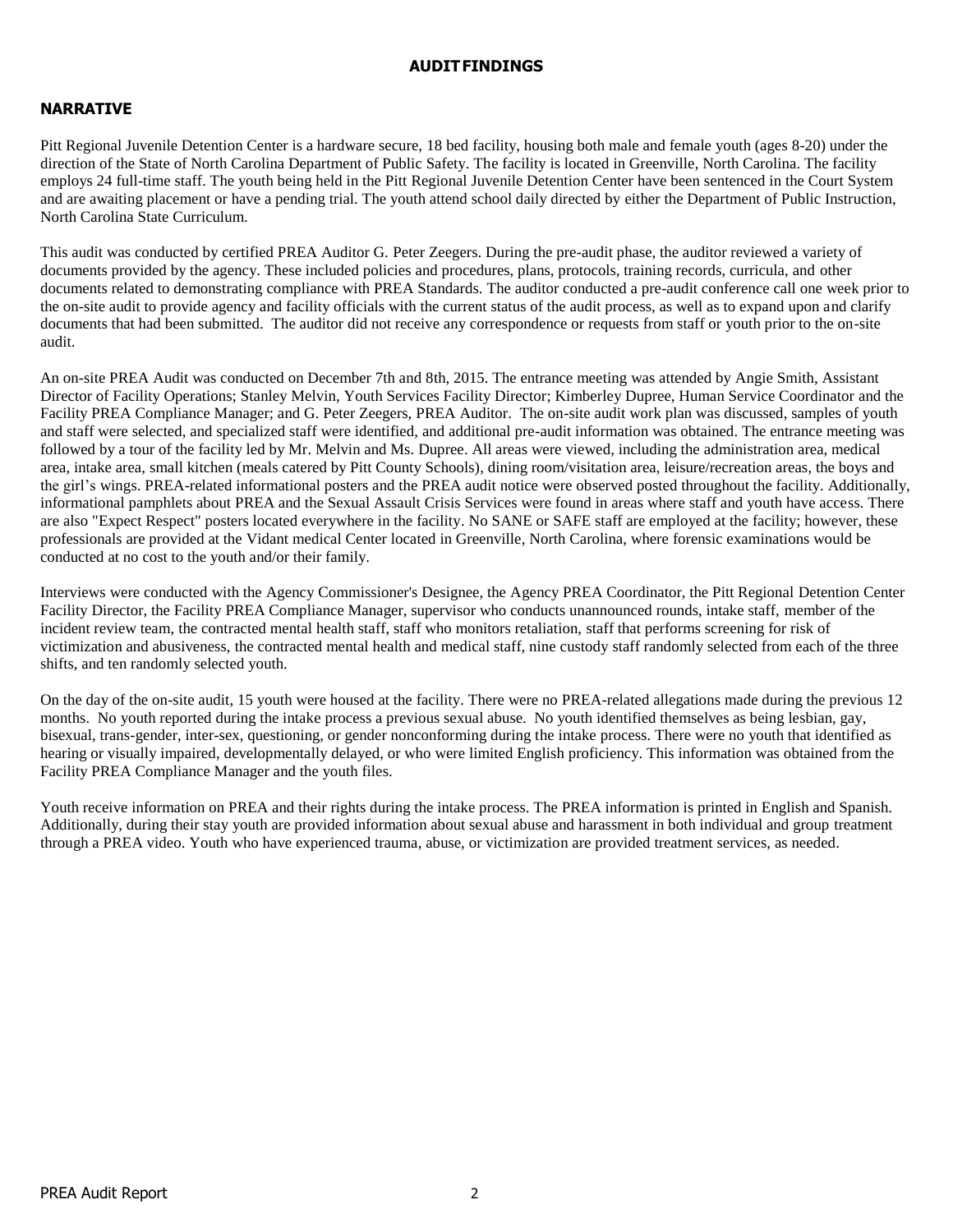# **DESCRIPTION OF FACILITY CHARACTERISTICS**

The facility is located at 451 West Belvoir Road in Greenville, North Carolina. The tour of the facility was conducted by the Facility Director along with the Facility Human Services Coordinator, who also serves as the PREA Compliance Manager. The facility is clean, in good repair, and well maintained. This program has one building. This building is spacious enough for the youth and staff with open hallways and good lighting. There is an administration area, master control room, intake, small kitchen, dining room, two living wings, leisure/recreation/visitation areas, a laundry room, and a nursing station. On the "A" wing there are fourteen cells. This wing is used specifically for boys. There are two bathrooms on this wing with a sink, toilet, and a shower. One youth at a time uses the bathroom. This was verified during staff and youth interviews. The "B" wing houses girls and can house boys. There are four cells. There are two bathrooms that have a sink and a toilet. There are two separate shower areas on this wing. There is an outdoor recreation area that has a basketball court and a grassy area for team sports.

There are 28 total cameras located on facility grounds. The control room can monitor the cameras on a twenty four hour basis.

The PREA Audit notice was posted on the bulletin boards in various hallways, as well as copies of the PREA brochure written in both English and Spanish (this is the same brochure given to youth during the intake process). Posters containing both the hot-line to the Department of Social Services (D.S.S.), and the PREA Hot-Line (Fraud, Waste, and Abuse) are prominently posted in the main lobby area and hallways, as well.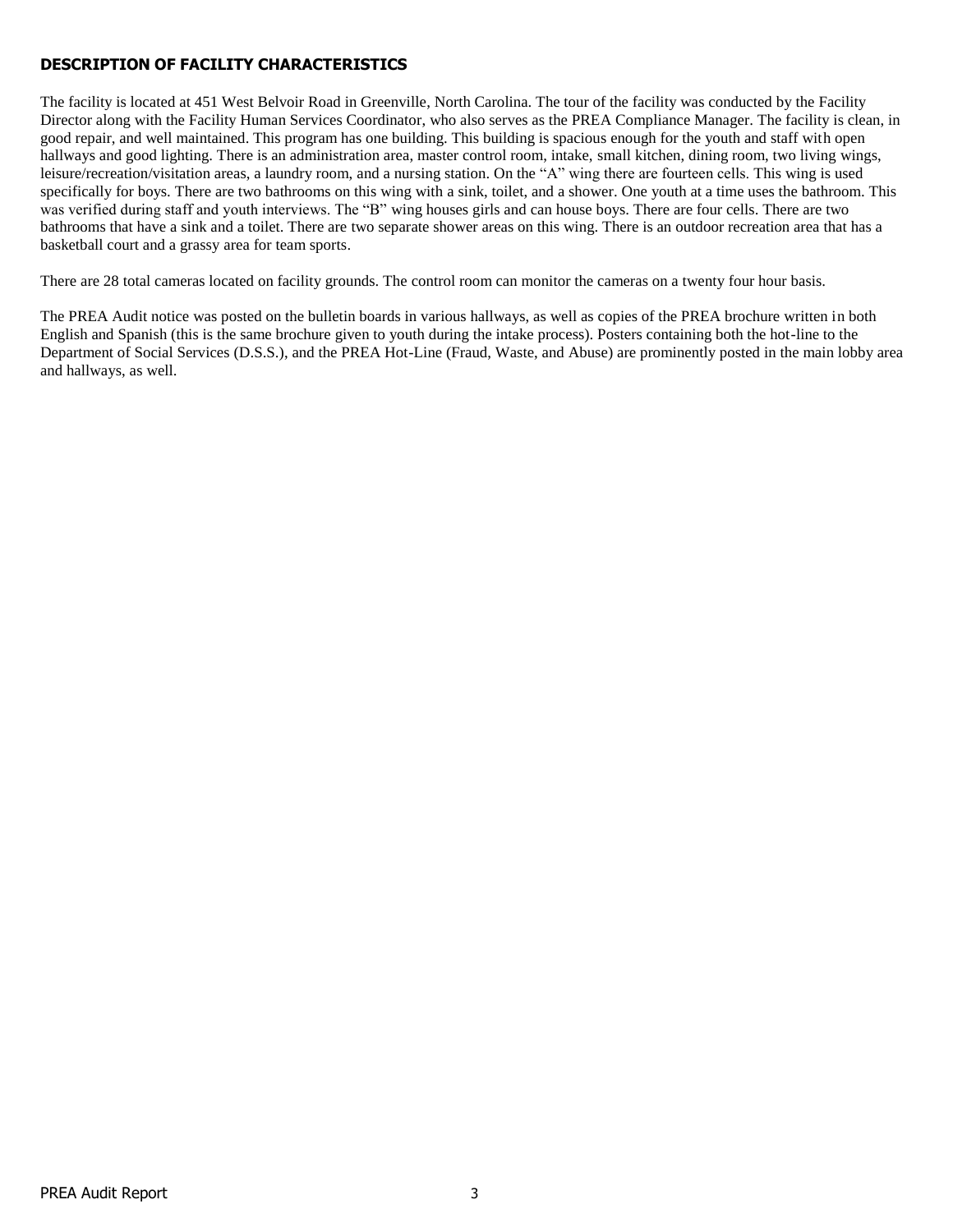# **SUMMARY OF AUDIT FINDINGS**

The on-site audit occurred on December  $7<sup>th</sup>$  and 8th, 2015. Ten youth files were randomly selected for screening instruments for abusiveness and victimization. These files were reviewed with all being completed on the day of intake. The youth education acknowledgment forms were also completed on day of intake. All staff background screening information was completed and timely, as well as staff PREA training records being complete. This was verified by reviewing staff files. While conducting the on-site audit it was discovered, during youth interviews, that there was a lack of knowledge of the victim advocate services available. During the thirty days after the audit, the facility ran groups and added posters to be displayed highlighting the R.E.A.L. Crisis Center.

All North Carolina State Policies that were submitted to this PREA Auditor via thumb drive were reviewed prior to arrival for the on-site audit. Additionally, during the on-site audit many of these documents and relevant information were reviewed. Policies included but not limited to: R&P/DJJ 6 (PREA Policy), 14-27.7, R&P/DC, R&P/YD 6, PREA Sexual Abuse and Sexual Harassment 101, PS/YC 3.0, Agency Policy on PREA Website, OPA-T10 (PREA Acknowledgment), RP\_YC 2, and OPA-I10 (PIR). Additional documents were viewed such as: North Carolina Leadership Organizational Chart, various forms, MOU's, policy refreshers, posters, brochures, acknowledgment forms, internal web page information, revised policies, response plans, additional auditor information, and various informational documents. The results of the audit indicates that the facility is in full compliance with PREA Standards. A final report is being issued.

Number of standards exceeded: 4

Number of standards met: 32

Number of standards not met: 0

Number of standards not applicable: 5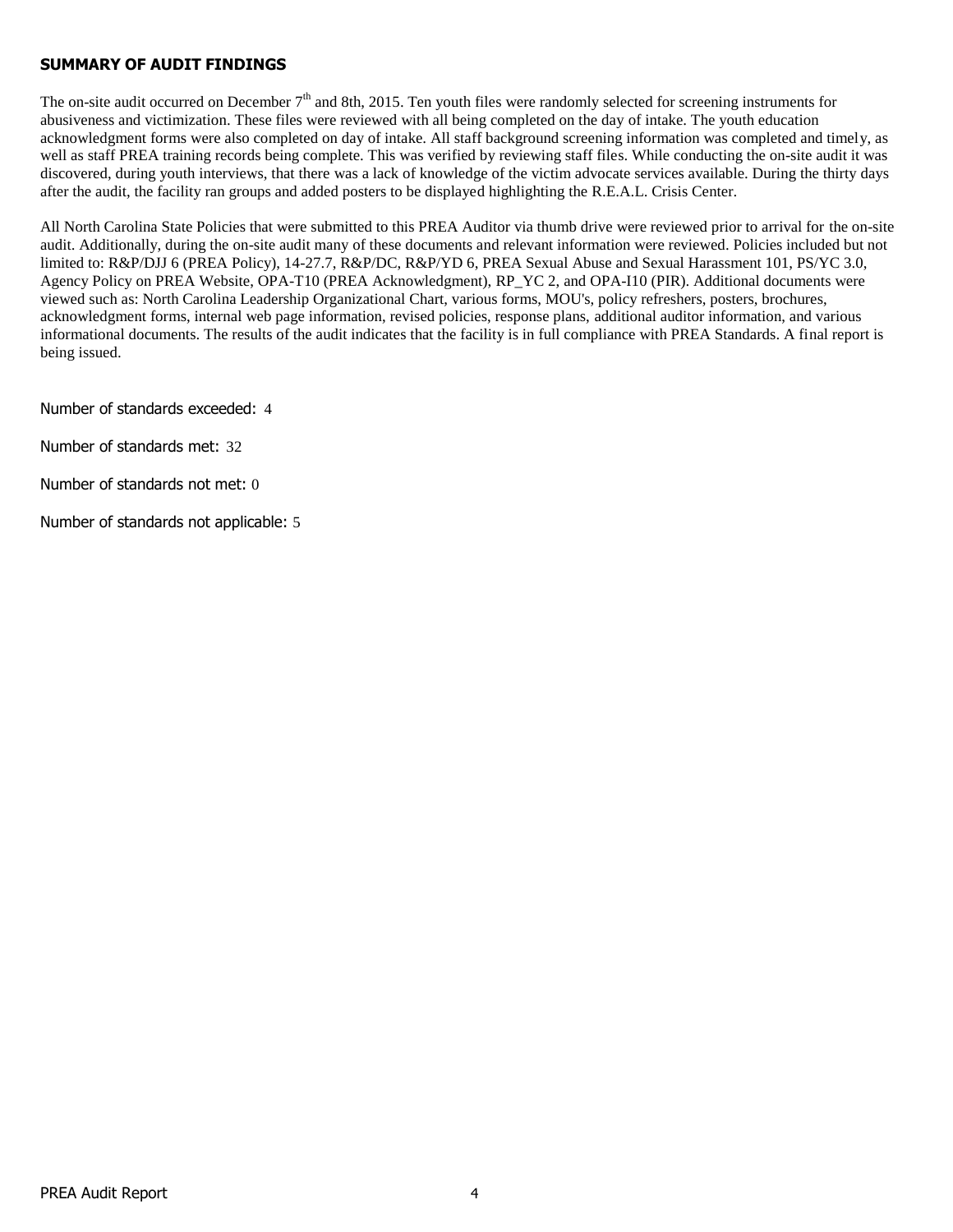# **Standard 115.311 Zero tolerance of sexual abuse and sexual harassment; PREA Coordinator**

- ☐ Exceeds Standard (substantially exceeds requirement of standard)
- $\boxtimes$  Meets Standard (substantial compliance; complies in all material ways with the standard for the relevant review period)
- ☐ Does Not Meet Standard (requires corrective action)

**Auditor discussion, including the evidence relied upon in making the compliance or non-compliance determination, the auditor's analysis and reasoning, and the auditor's conclusions. This discussion must also include corrective action recommendations where the facility does not meet standard. These recommendations must be included in the Final Report, accompanied by information on specific corrective actions taken by the facility.**

The agency has a written policy R&P/DJJ 6 mandating zero tolerance toward all forms of sexual abuse and sexual harassment in the facility. The policy details the approach it uses to prevent, detect, and respond to sexual abuse and sexual harassment. The definitions of prohibited behaviors are clearly defined, as are the sanctions for those who violate the policy. The agency has designated a Statewide Juvenile Justice PREA Coordinator. She is very knowledgeable of PREA requirements, devotes sufficient time and effort in assisting facility staff with PREA-related issues, and has the authority to implement corrective actions. The facility has a PREA Compliance Manager and reports that she has sufficient time and authority to coordinate the facility's compliance with the PREA standards. Interviews confirmed the practice.

# **Standard 115.312 Contracting with other entities for the confinement of residents**

- $\Box$  Exceeds Standard (substantially exceeds requirement of standard)
- $\Box$  Meets Standard (substantial compliance; complies in all material ways with the standard for the relevant review period)
- ☐ Does Not Meet Standard (requires corrective action)

**Auditor discussion, including the evidence relied upon in making the compliance or non-compliance determination, the auditor's analysis and reasoning, and the auditor's conclusions. This discussion must also include corrective action recommendations where the facility does not meet standard. These recommendations must be included in the Final Report, accompanied by information on specific corrective actions taken by the facility.**

This standard is N/A. This facility does not contract with other entities for the confinement of youth.

# **Standard 115.313 Supervision and monitoring**

- $\Box$  Exceeds Standard (substantially exceeds requirement of standard)
- $\boxtimes$  Meets Standard (substantial compliance; complies in all material ways with the standard for the relevant review period)
- ☐ Does Not Meet Standard (requires corrective action)

**Auditor discussion, including the evidence relied upon in making the compliance or non-compliance determination, the auditor's analysis and reasoning, and the auditor's conclusions. This discussion must also include corrective action recommendations where the facility does not meet standard. These recommendations must be included in the Final Report, accompanied by information on specific corrective actions taken by the facility.**

PREA Audit Report 5 The staffing plan for this facility is very detailed and addresses all of the criteria required by the standard. It is based on a youth population of 18 maximum; and was most recently reviewed on October 1st, 2015. There were no deviations from the current staffing plan during the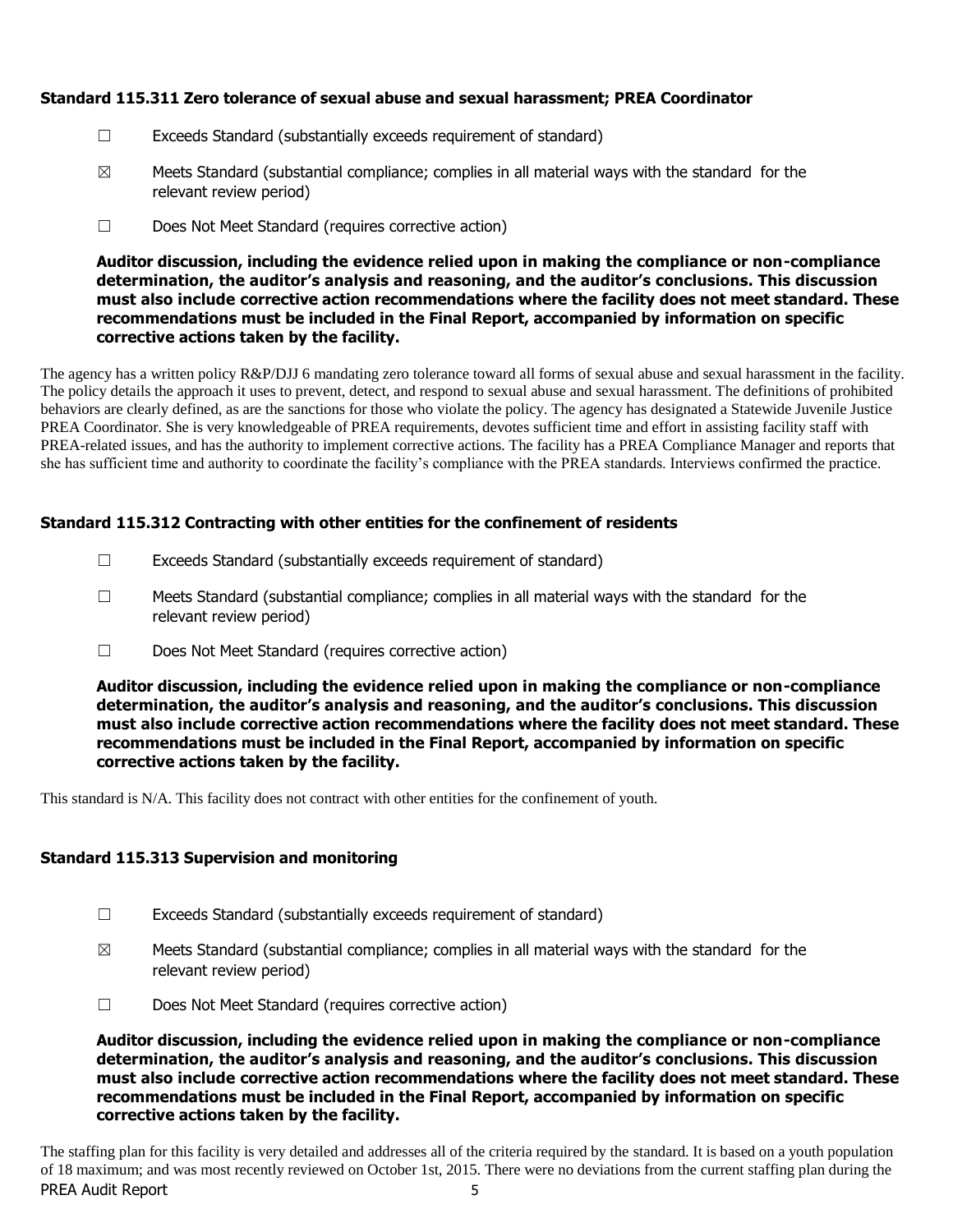previous twelve months. Policy R&P/DJJ 6 requires the staffing plan be evaluated on an annual basis. Interviews with the Facility Director and Facility PREA Compliance Manager confirmed they have completed the annual staffing plan review meeting. Policy R&P/DJJ 6 requires that all Supervisors shall routinely conduct and document unannounced security checks of all areas of the facility. It further states that staff are prohibited from alerting other staff that these unannounced supervisory checks are occurring, unless such announcement is related to the legitimate operational functions of the facility. Additionally, the facility uses data obtained from PREA surveys to identify the location, frequency, days and times of these security checks. Documentation of these rounds was reviewed, which confirmed compliance with the policy. Interviews with Supervisors and security staff confirmed that these rounds are conducted and that security staff are not alerted in advance.

# **Standard 115.315 Limits to cross-gender viewing and searches**

- ☐ Exceeds Standard (substantially exceeds requirement of standard)
- $\boxtimes$  Meets Standard (substantial compliance; complies in all material ways with the standard for the relevant review period)
- ☐ Does Not Meet Standard (requires corrective action)

**Auditor discussion, including the evidence relied upon in making the compliance or non-compliance determination, the auditor's analysis and reasoning, and the auditor's conclusions. This discussion must also include corrective action recommendations where the facility does not meet standard. These recommendations must be included in the Final Report, accompanied by information on specific corrective actions taken by the facility.**

Policy R&P/DJJ 6 states that staff are not to conduct cross gender pat down searches except in exigent circumstances. Staff do not conduct cross-gender strip searches or cross-gender visual body cavity searches, except in exigent circumstances or when performed by medical practitioners. The facility does not restrict female youth in confinement access to regularly available programming or other out-of-cell opportunities in order to comply with this provision. The facility documents all cross-gender strip searches and cross-gender visual body cavity searches, if needed.

The facility enables youth in their custody to shower, perform bodily functions, and change clothing without non-medical staff of the opposite gender viewing their breasts, buttocks, or genitalia, except in exigent circumstances or when such viewing is incidental to routine cell checks. Facility staff of the opposite gender announce their presence when entering the dorm area. Staff do not search or physically examine a trans-gender or inter-sex youth in confinement or under supervision for the sole purpose of determining the youth's genital status. Interviews with staff and youth confirm the practice.

# **Standard 115.316 Residents with disabilities and residents who are limited English proficient**

- $\Box$  Exceeds Standard (substantially exceeds requirement of standard)
- $\boxtimes$  Meets Standard (substantial compliance; complies in all material ways with the standard for the relevant review period)
- ☐ Does Not Meet Standard (requires corrective action)

**Auditor discussion, including the evidence relied upon in making the compliance or non-compliance determination, the auditor's analysis and reasoning, and the auditor's conclusions. This discussion must also include corrective action recommendations where the facility does not meet standard. These recommendations must be included in the Final Report, accompanied by information on specific corrective actions taken by the facility.**

Policy R&P/DJJ 6 requires the facility to take appropriate steps to ensure that youths with disabilities, including but not limited to, youth who are deaf or hard of hearing, blind or have low vision, or those who have intellectual, psychiatric, or speech disabilities, have an equal opportunity to participate in or benefit from all aspects to prevent, detect, and respond to sexual abuse or sexual harassment. Such steps include, when necessary to ensure effective communication with youth who are deaf or hard of hearing, providing access to interpreters who can interpret effectively, using any necessary specialized vocabulary. Further, the facility shall ensure that written materials are provided in formats and through methods that ensure effective communication with youth with disabilities, including youth who have intellectual disabilities, limited reading skills, or who are blind or have low vision. A list of resources for these services was provided.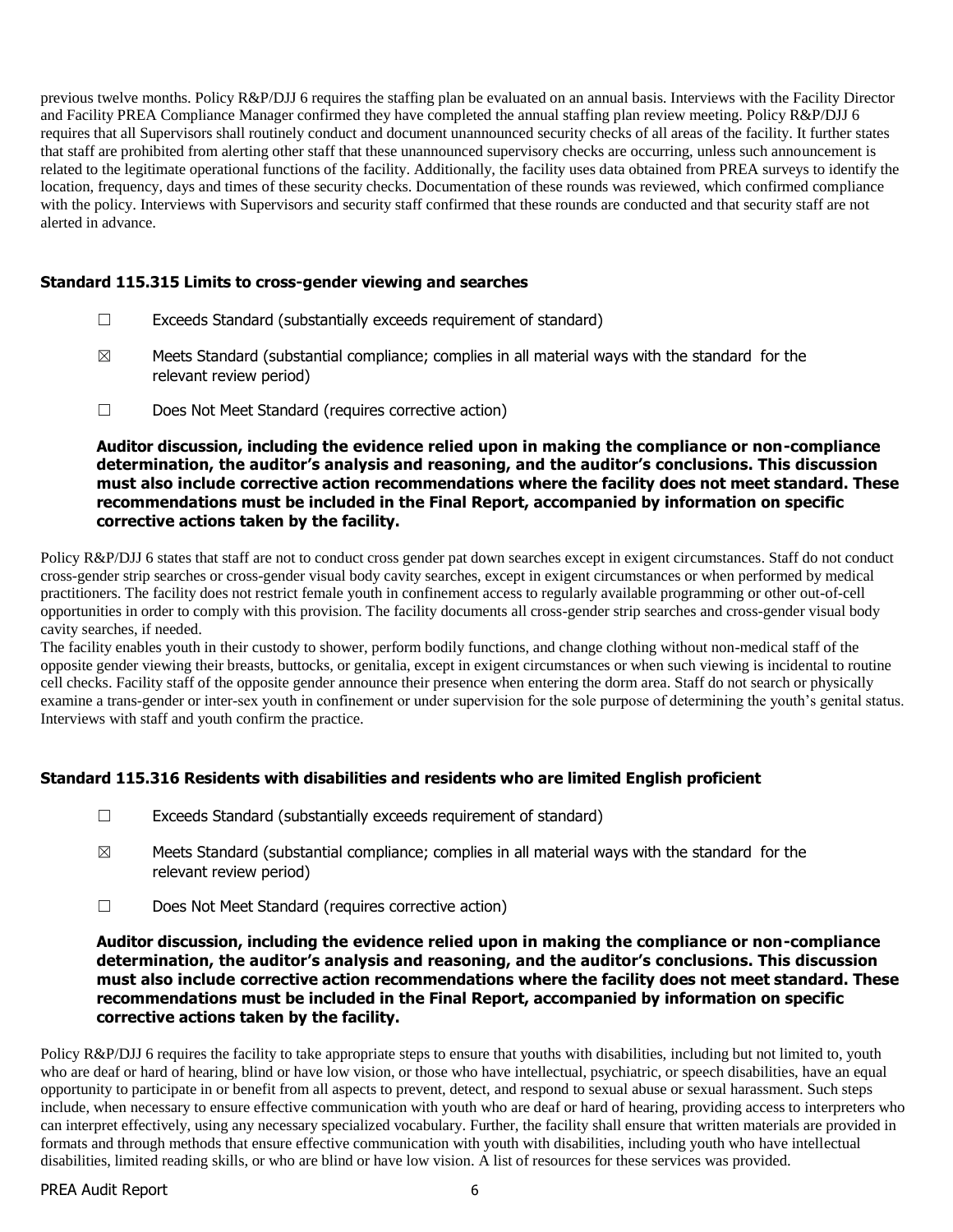Policy R&P/DJJ 6 states that in order to ensure meaningful access and participation for Limited English Proficiency persons, the facility shall notify these youth that language interpreters are available to them at no cost and shall take reasonable steps to see that language services are provided. Youth are asked during the intake process to identify their first language. When it is determined that a youth is in need of language assistance, a supervisor is notified. Interpreter services are provided prior to completing the admission. Interviews with staff and youth confirmed that youth are not used as interpreters.

# **Standard 115.317 Hiring and promotion decisions**

- ☐ Exceeds Standard (substantially exceeds requirement of standard)
- $\boxtimes$  Meets Standard (substantial compliance; complies in all material ways with the standard for the relevant review period)
- ☐ Does Not Meet Standard (requires corrective action)

**Auditor discussion, including the evidence relied upon in making the compliance or non-compliance determination, the auditor's analysis and reasoning, and the auditor's conclusions. This discussion must also include corrective action recommendations where the facility does not meet standard. These recommendations must be included in the Final Report, accompanied by information on specific corrective actions taken by the facility.**

Policy R&P/DJJ 6 and various administrative memos addresses the requirements for background and criminal history screening. It is required that all applicants and employees who may have contact with youth are asked about previous misconduct. The PREA-related questions are included on the application and provides a notice that material omissions or the provision of materially false information may be grounds for disciplinary action up to and including termination. It is also required that the Hiring Authority to consider any incidents of sexual harassment in determining whether to hire or promote anyone, or to enlist the services of any contractor, who may have contact with youth. Employees and contractors are to self-report all arrests, charges or summons and/or complaints of any disqualifying offenses. Failure to do so may result in termination of employment or contract. Five year background screenings may be conducted, per Administrative Memo 10-2013. To ensure compliance, current employees are made aware of PREA hiring and promotion prohibitions and acknowledge and provide information as required on the Employee Statement form which is completed on the state's Learning Management System (LMS). If the employee answers "Yes" to any of the questions, a report will be generated from the state's LMS administrator to the PREA office for further review. This has been verified with the State PREA Coordinator.

It is required that the Director or designee is to provide information on substantiated allegations of sexual abuse of sexual harassment involving a former employee upon receiving a request from an institutional employer for whom the former employee has applied to work.

The interview with the Human Resources staff confirmed the implementation of these policies and procedures.

# **Standard 115.318 Upgrades to facilities and technologies**

- ☐ Exceeds Standard (substantially exceeds requirement of standard)
- $\Box$  Meets Standard (substantial compliance; complies in all material ways with the standard for the relevant review period)
- ☐ Does Not Meet Standard (requires corrective action)

**Auditor discussion, including the evidence relied upon in making the compliance or non-compliance determination, the auditor's analysis and reasoning, and the auditor's conclusions. This discussion must also include corrective action recommendations where the facility does not meet standard. These recommendations must be included in the Final Report, accompanied by information on specific corrective actions taken by the facility.**

The facility has not upgraded any facility buildings or facility technology in the last year. This is N/A.

# **Standard 115.321 Evidence protocol and forensic medical examinations**

PREA Audit Report 7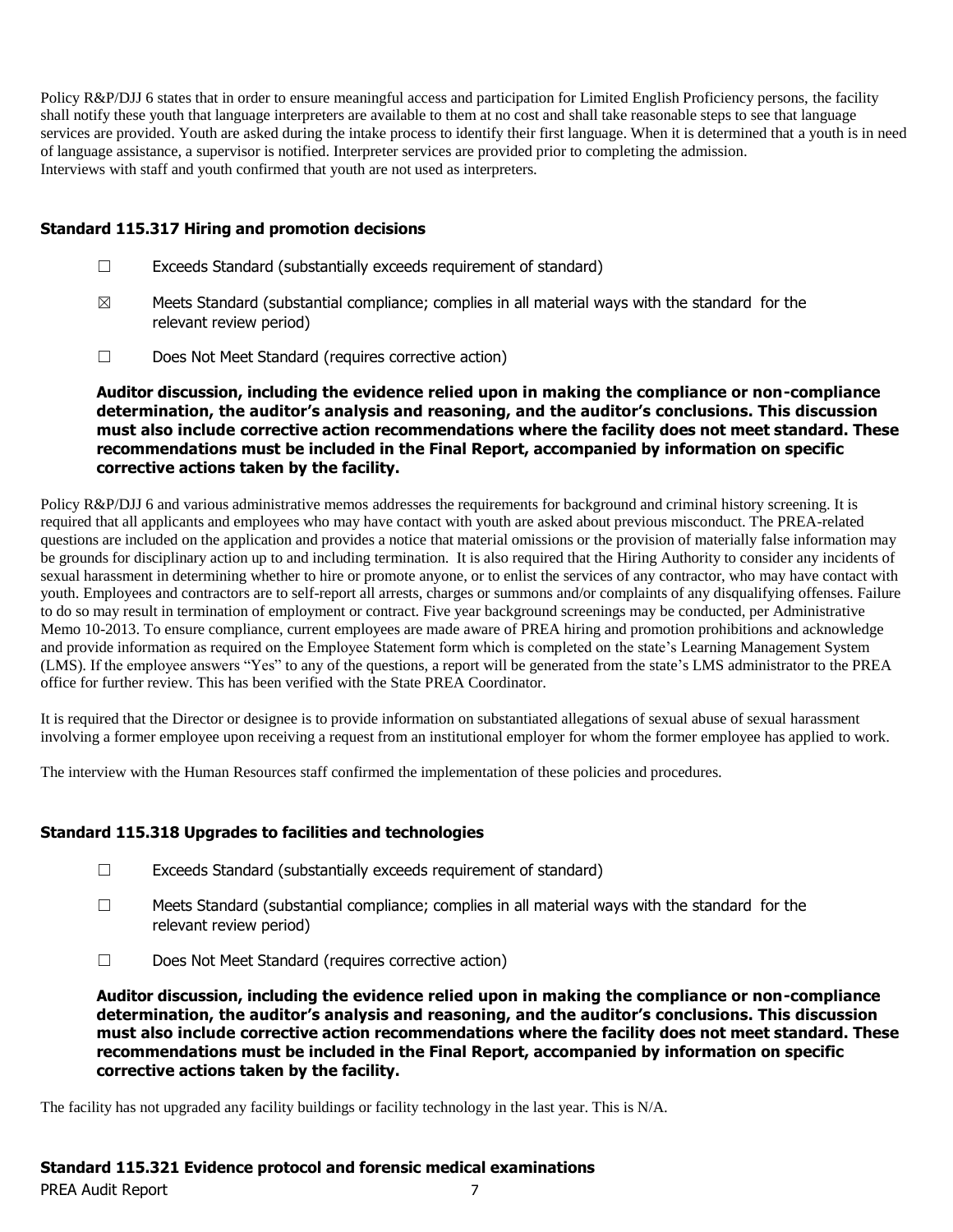- $\Box$  Exceeds Standard (substantially exceeds requirement of standard)
- $\boxtimes$  Meets Standard (substantial compliance; complies in all material ways with the standard for the relevant review period)
- ☐ Does Not Meet Standard (requires corrective action)

The facility does not conduct criminal investigations according to policy R&P/DJJ 6. Referrals are made to the State Investigators and/or Department of Social Services who will conduct administrative investigations and to the Greenville Police Department who will conduct criminal investigations.

Forensic medical exams, when needed, would be conducted at the Vidant Medical Center located in Greenville, North Carolina, where forensic exams would occur at no cost to the youth or their family. No forensic medical exams were conducted during the previous twelve months.

The facility has a verbal agreement with the R.E.A.L. Crisis Center. There is an MOU pending.

# **Standard 115.322 Policies to ensure referrals of allegations for investigations**

- ☐ Exceeds Standard (substantially exceeds requirement of standard)
- $\boxtimes$  Meets Standard (substantial compliance; complies in all material ways with the standard for the relevant review period)
- ☐ Does Not Meet Standard (requires corrective action)

#### **Auditor discussion, including the evidence relied upon in making the compliance or non-compliance determination, the auditor's analysis and reasoning, and the auditor's conclusions. This discussion must also include corrective action recommendations where the facility does not meet standard. These recommendations must be included in the Final Report, accompanied by information on specific corrective actions taken by the facility.**

Policy R&P/DJJ 6 details a comprehensive set of procedures to ensure that administrative or criminal investigations are completed for all allegations of sexual abuse and sexual harassment. Policy describes the responsibilities of both the facility and the investigating agencies. This was verified in the interview with the Agency Head Designee.

For all cases of suspected abuse or neglect, a call shall be made to the Department of Social Services immediately or as soon as possible after learning of the incident. If the allegation involves potentially criminal behavior, the Facility Director or designee shall contact local law enforcement. All incidents shall be documented in an informational incident report.

There were no PREA-related allegations made during the previous twelve months.

Staff interviews and training documentation confirmed that all staff have been trained on their responsibilities as mandatory child abuse reporters and understand their responsibilities to call DSS and local law enforcement (i.e. Greenville Police Department) for sexual abuse incidents or suspicions.

# **Standard 115.331 Employee training**

☐ Exceeds Standard (substantially exceeds requirement of standard)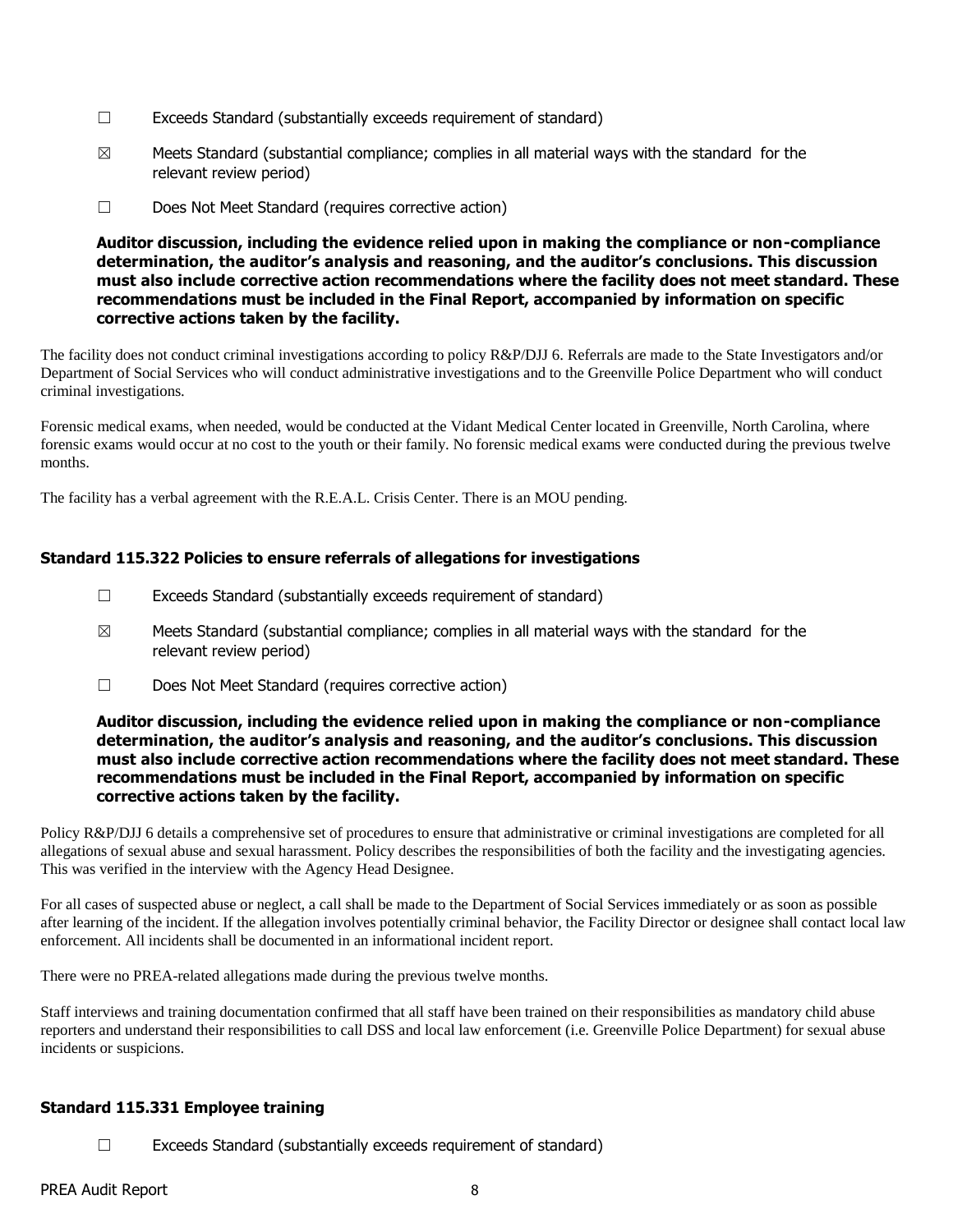- $\boxtimes$  Meets Standard (substantial compliance; complies in all material ways with the standard for the relevant review period)
- ☐ Does Not Meet Standard (requires corrective action)

The agency requires all DPS staff to successfully complete a comprehensive training regarding PREA. This training is offered annually and contains all of the elements required by the standard. It was verified by reviewing the training curriculum. All training is documented and staff are required to sign statements that they have read and understand several agency and facility policies, including the reporting of alleged child abuse and PREA allegations. Samples of this documentation from staff files were reviewed and found in compliance.

Staff interviews also confirm they have received and understood the training.

#### **Standard 115.332 Volunteer and contractor training**

- $\Box$  Exceeds Standard (substantially exceeds requirement of standard)
- $\boxtimes$  Meets Standard (substantial compliance; complies in all material ways with the standard for the relevant review period)
- ☐ Does Not Meet Standard (requires corrective action)

**Auditor discussion, including the evidence relied upon in making the compliance or non-compliance determination, the auditor's analysis and reasoning, and the auditor's conclusions. This discussion must also include corrective action recommendations where the facility does not meet standard. These recommendations must be included in the Final Report, accompanied by information on specific corrective actions taken by the facility.**

Policy R&P/DJJ 6 meets the requirements of the standard. The facility utilizes volunteers and contractors, who have completed the same PREA training that staff are required to complete. Documentation was reviewed. Staff interviews and files verified the training completion.

#### **Standard 115.333 Resident education**

- $\Box$  Exceeds Standard (substantially exceeds requirement of standard)
- $\boxtimes$  Meets Standard (substantial compliance; complies in all material ways with the standard for the relevant review period)
- ☐ Does Not Meet Standard (requires corrective action)

**Auditor discussion, including the evidence relied upon in making the compliance or non-compliance determination, the auditor's analysis and reasoning, and the auditor's conclusions. This discussion must also include corrective action recommendations where the facility does not meet standard. These recommendations must be included in the Final Report, accompanied by information on specific corrective actions taken by the facility.**

PREA Audit Report 9 Policy R&P/DJJ 6 addresses youth orientation and education. During intake, all youth receive an orientation that includes the DPS PREA brochure relating to sexual misconduct and abusive sexual contact. The brochure is available in English and Spanish. Interpretive services for other languages are available, if needed. Interviews with youth confirmed that the information is communicated orally and in written form and that they understood the information presented. Interviews with intake staff confirmed that this orientation is consistently completed with each admission. Youth sign an acknowledgment of having received the PREA brochure and related information during the intake process. A review of the case files of the youth who were interviewed found that all had signed and dated the relevant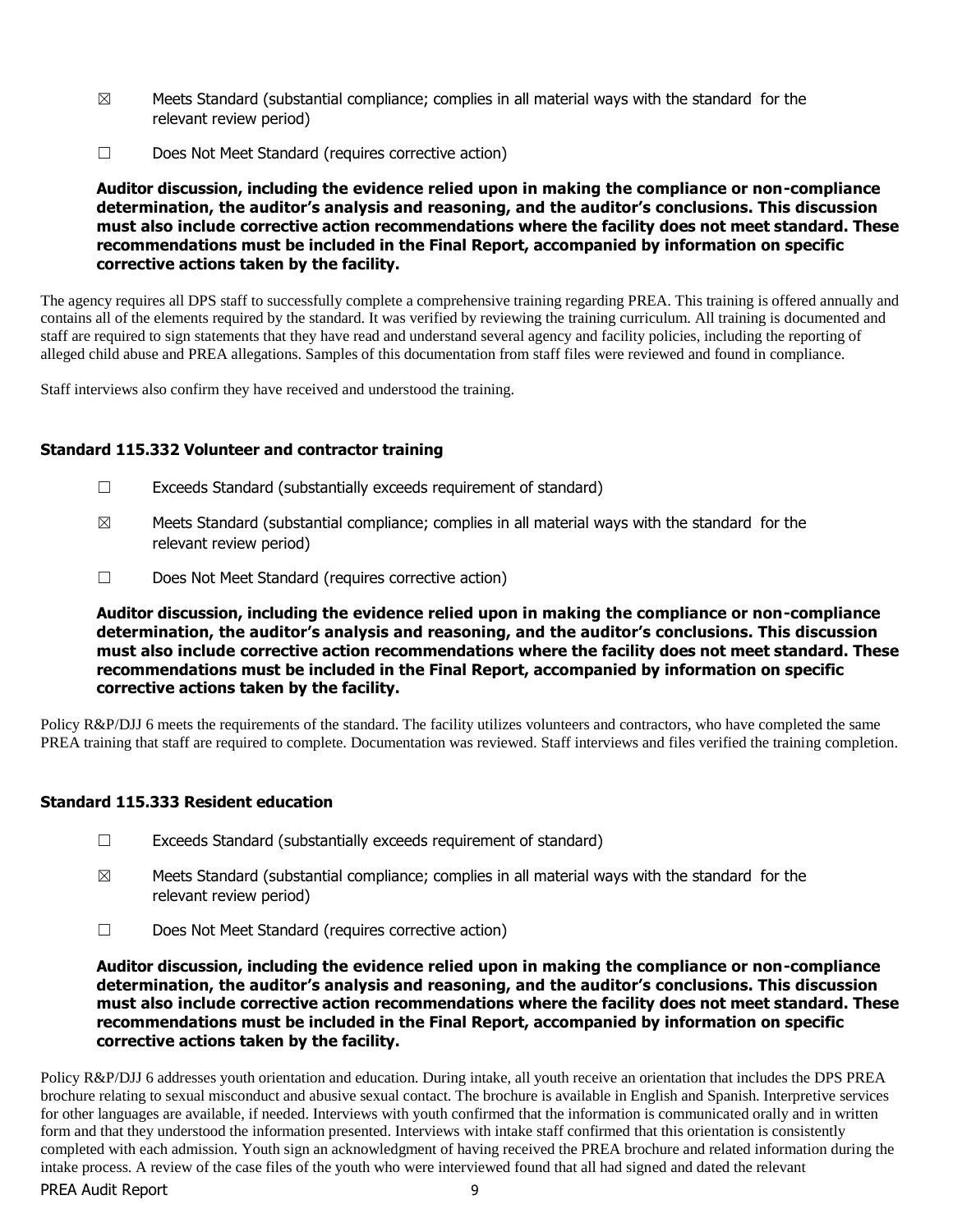acknowledgment form on the day of intake. Policy further requires that within 10 days of intake, the facility shall provide PREA education to youth through a video. The video addresses their right to be free from sexual abuse and sexual harassment; their right to be free from retaliation for reporting such incidents, and, facility policies and procedures for responding to such incidents. Again, all youth interviewed confirmed they saw this video and understood the information presented to them. The youth sign statements that they viewed the video. The facility had posters displayed, with PREA Hot-Line numbers and addresses in all areas where youth and staff are present. These are in English and Spanish. PREA audit notice postings were also displayed in the same areas. Further, the facility provides written PREA materials in formats and through methods to ensure effective communication with youth with disabilities, including youth who have intellectual disabilities, limited reading skills, or who are blind or have minimal vision.

# **Standard 115.334 Specialized training: Investigations**

- ☐ Exceeds Standard (substantially exceeds requirement of standard)
- $\boxtimes$  Meets Standard (substantial compliance; complies in all material ways with the standard for the relevant review period)
- ☐ Does Not Meet Standard (requires corrective action)

**Auditor discussion, including the evidence relied upon in making the compliance or non-compliance determination, the auditor's analysis and reasoning, and the auditor's conclusions. This discussion must also include corrective action recommendations where the facility does not meet standard. These recommendations must be included in the Final Report, accompanied by information on specific corrective actions taken by the facility.**

The State Investigators and/or DSS will conduct administrative investigations into PREA related allegations once deemed appropriate by Law Enforcement or a District Attorney. All Investigators complete investigator training to enhance their skills. Interviews confirm this practice. Review of investigator training documentation shows that the standard is met.

# **Standard 115.335 Specialized training: Medical and mental health care**

- $\Box$  Exceeds Standard (substantially exceeds requirement of standard)
- $\boxtimes$  Meets Standard (substantial compliance; complies in all material ways with the standard for the relevant review period)
- ☐ Does Not Meet Standard (requires corrective action)

**Auditor discussion, including the evidence relied upon in making the compliance or non-compliance determination, the auditor's analysis and reasoning, and the auditor's conclusions. This discussion must also include corrective action recommendations where the facility does not meet standard. These recommendations must be included in the Final Report, accompanied by information on specific corrective actions taken by the facility.**

Policy R&P/DJJ 6 addresses the training required of this standard, which is received in addition to the PREA training all staff receive. Interviews with medical and mental health staff confirmed they received additional specialized training. Documentation reviewed confirmed that staff received this training. The training reviewed meets the requirements of the standard.

The medical staff at the facility do not conduct forensic exams.

# **Standard 115.341 Screening for risk of victimization and abusiveness**

- $\boxtimes$  Exceeds Standard (substantially exceeds requirement of standard)
- $\Box$  Meets Standard (substantial compliance; complies in all material ways with the standard for the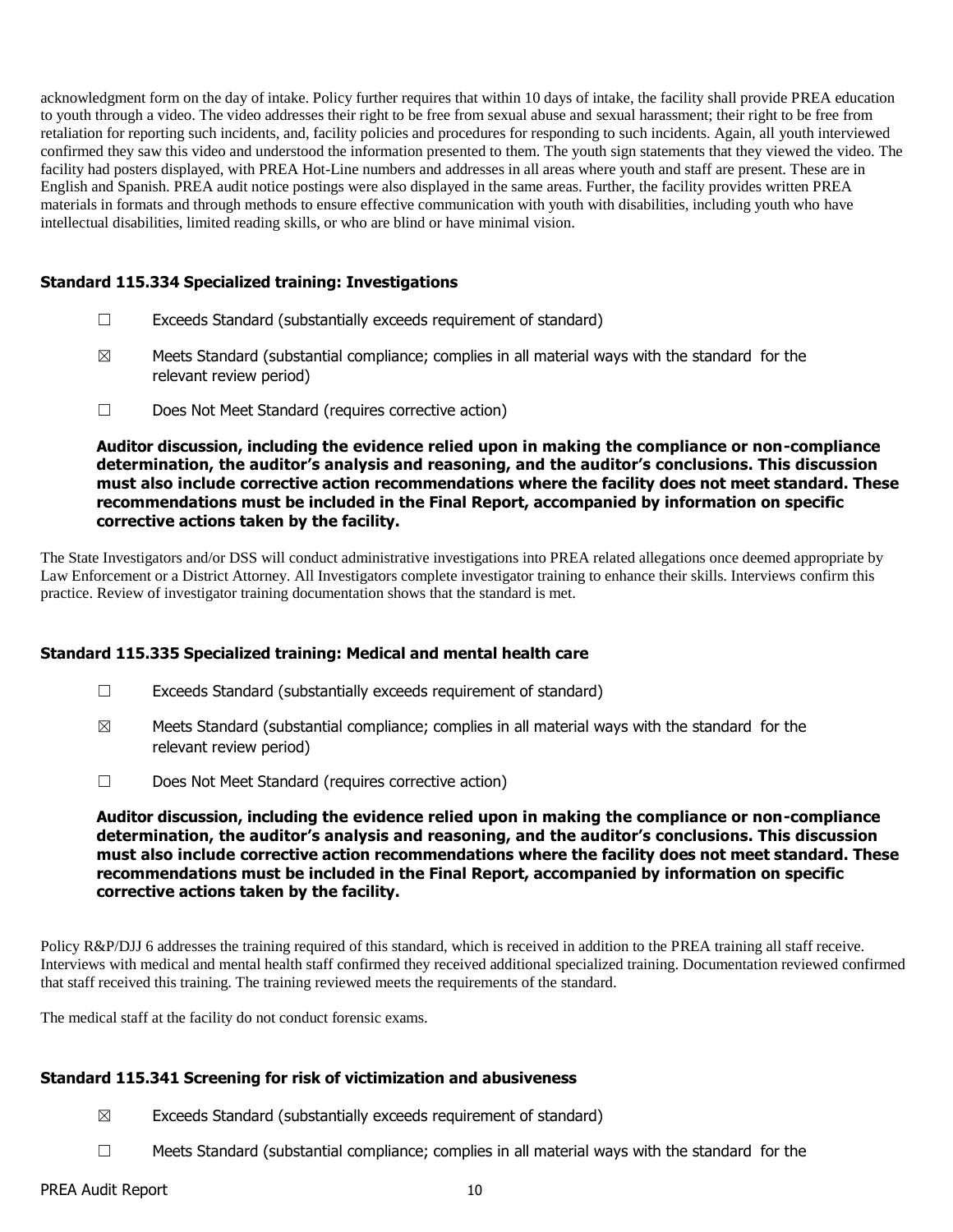relevant review period)

☐ Does Not Meet Standard (requires corrective action)

**Auditor discussion, including the evidence relied upon in making the compliance or non-compliance determination, the auditor's analysis and reasoning, and the auditor's conclusions. This discussion must also include corrective action recommendations where the facility does not meet standard. These recommendations must be included in the Final Report, accompanied by information on specific corrective actions taken by the facility.**

Policy R&P/DJJ 6 addresses risk screening. All youth are screened upon arrival for potential risk, utilizing the Admission and Placement Screening for Detention Centers, which contains the elements required by the standard. If the results from the Risk Assessment Tool indicates a probability for victimization or sexually aggressive behavior and/or violent behavior, the youth shall be assigned to an appropriate room close to staff posts. If the screening indicates that a youth has experienced prior victimization or has previously perpetrated sexual abuse, whether it occurred in an institutional setting or in the community, the intake staff shall offer the youth a follow-up meeting with a facility Mental Health specialist or contracted Mental Health provider. The follow-up shall be completed within 14 days. The Intake staff also completes an inspection of any other medical and mental health screenings that may have been conducted, as well as conversations with the youth during the admission process. Existing court records and case files are also consulted, if available. Policy requires intake staff, as part of the risk screening process, to attempt to ascertain information about any gender non-conforming appearance, mannerisms, or identification as LGBTQI. All risk assessment documentation is securely maintained in the NC-join and accessible only on a need to know basis. Youth are assessed as needed, and more specifically if a youth makes an allegation of sexual abuse or harassment the entire screening is re-conducted. Files showed that all screenings were conducted within 72 hours of intake, with all completed on the day of intake. Youth interviews confirmed that they received a risk screening during the admission process. Interviews with specialized staff who perform the risk screenings confirmed the comprehensive nature of the screenings and how housing decisions were made.

# **Standard 115.342 Use of screening information**

- ☐ Exceeds Standard (substantially exceeds requirement of standard)
- $\boxtimes$  Meets Standard (substantial compliance; complies in all material ways with the standard for the relevant review period)
- ☐ Does Not Meet Standard (requires corrective action)

#### **Auditor discussion, including the evidence relied upon in making the compliance or non-compliance determination, the auditor's analysis and reasoning, and the auditor's conclusions. This discussion must also include corrective action recommendations where the facility does not meet standard. These recommendations must be included in the Final Report, accompanied by information on specific corrective actions taken by the facility.**

Policies YD 011 and R&P/DJJ 6 state that results of the Risk Assessment Screening process be primarily used to establish housing assignments and to increase staff awareness of potential safety concerns. Housing assignments are made with the intent of separating victims and aggressors by room location. Agency policy prohibits youth identified or confirmed as sexually aggressive are allowed to be housed in the same room as youth who have been identified as sexually vulnerable. There is also a "Safety Plan" that can be created, based on the assessment ratings, to inform staff and be used in Treatment Teams. Policy prohibits youth who identify as LGBTQI from being placed in seclusion as a means of keeping them safe from discrimination, harassment, or abuse.

Department of Public Safety staff are required to make housing decisions on a case-by-case basis for youth who identify as transgender or intersex, taking into account the youth's perception of the most secure placement, and whether the placement would present management or security issues. Also, policy requires that placement and programming assignments for each youth who identifies as trans-gender or inter-sex shall be reassessed by the Treatment Team at the youth's current placement at least twice each year to review any threats to safety experienced by the youth. The youth may request at any time that the Treatment Team reconsider the placement or programming decision. Policy states that if a youth discloses their sexual orientation or gender identity during intake, the intake worker shall talk with the youth about it in an open and non-judgmental fashion and determine if the youth has particular concerns or needs related to their LGBTQI identity. All youth are permitted to use the bathroom that is consistent with their gender identity and shower separately or in a separate designated area.

# **Standard 115.351 Resident reporting**

PREA Audit Report 11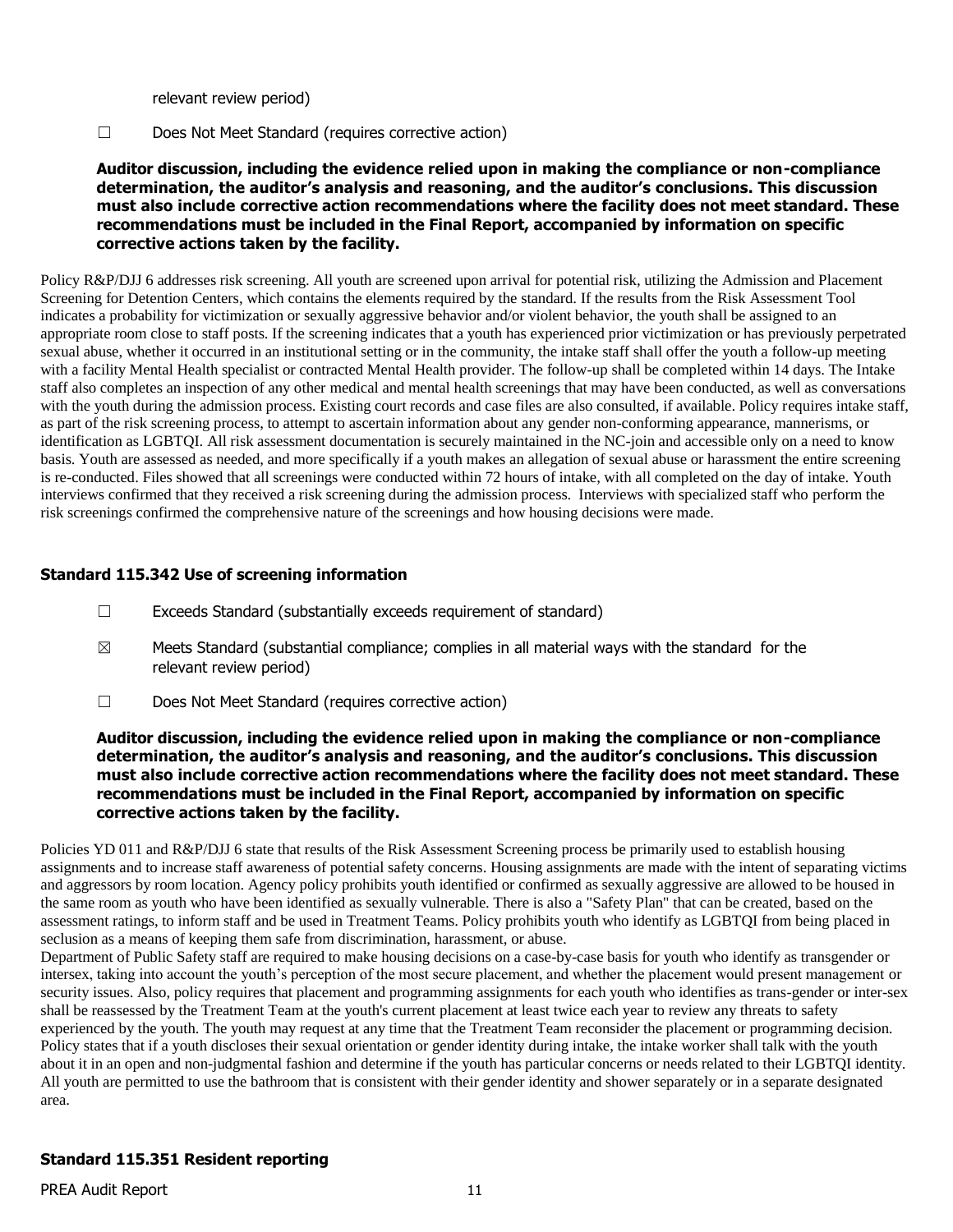- $\Box$  Exceeds Standard (substantially exceeds requirement of standard)
- $\boxtimes$  Meets Standard (substantial compliance; complies in all material ways with the standard for the relevant review period)
- ☐ Does Not Meet Standard (requires corrective action)

Youth interviews confirmed that the facility provides multiple internal ways for youth to privately report sexual abuse, harassment, and retaliation by youth or staff. All youth identified the reporting numbers for state agencies listed on the posters in various areas of the facility. They also stated that they can confide in their lawyer, their Juvenile Court Counselor, family member, or a staff member. Youth also confirmed that they have access to writing materials, both during the school day, as well as in the dorm area. The youth state that they can put a note or letter in the black box, which is checked daily by Facility Director or designee. The youth also receive a PREA pamphlet that details the various methods to make a report as required by policy. A list of outside agencies with contact information is detailed on the pamphlet. Staff interviews confirmed that they accept all reports, whether verbal or written, and from any source. Staff interviews also confirmed that they can privately report sexual abuse or harassment of youth using the PREA Hot-Line and/or the DSS number. The PREA Hotline number is manned by the State PREA staff. Staff interviews confirmed their knowledge of these reporting methods. There were no PREA-related allegations made during the previous twelve months.

# **Standard 115.352 Exhaustion of administrative remedies**

- $\Box$  Exceeds Standard (substantially exceeds requirement of standard)
- $\Box$  Meets Standard (substantial compliance; complies in all material ways with the standard for the relevant review period)
- ☐ Does Not Meet Standard (requires corrective action)

#### **Auditor discussion, including the evidence relied upon in making the compliance or non-compliance determination, the auditor's analysis and reasoning, and the auditor's conclusions. This discussion must also include corrective action recommendations where the facility does not meet standard. These recommendations must be included in the Final Report, accompanied by information on specific corrective actions taken by the facility.**

Although there is a facility grievance procedure available for the youth policy R&P/YD 6 dictates that PREA allegations are not officially accepted in this method. In the interview with the Facility Director, he stated that if a grievance or note from the Black Box is pulled and it has a PREA allegation being reported, the grievance is immediately treated as if it had just been reported verbally with proper steps and reporting beginning. This element of the standard is N/A.

# **Standard 115.353 Resident access to outside confidential support services**

- ☐ Exceeds Standard (substantially exceeds requirement of standard)
- $\boxtimes$  Meets Standard (substantial compliance; complies in all material ways with the standard for the relevant review period)
- ☐ Does Not Meet Standard (requires corrective action)

**Auditor discussion, including the evidence relied upon in making the compliance or non-compliance determination, the auditor's analysis and reasoning, and the auditor's conclusions. This discussion must also include corrective action recommendations where the facility does not meet standard. These**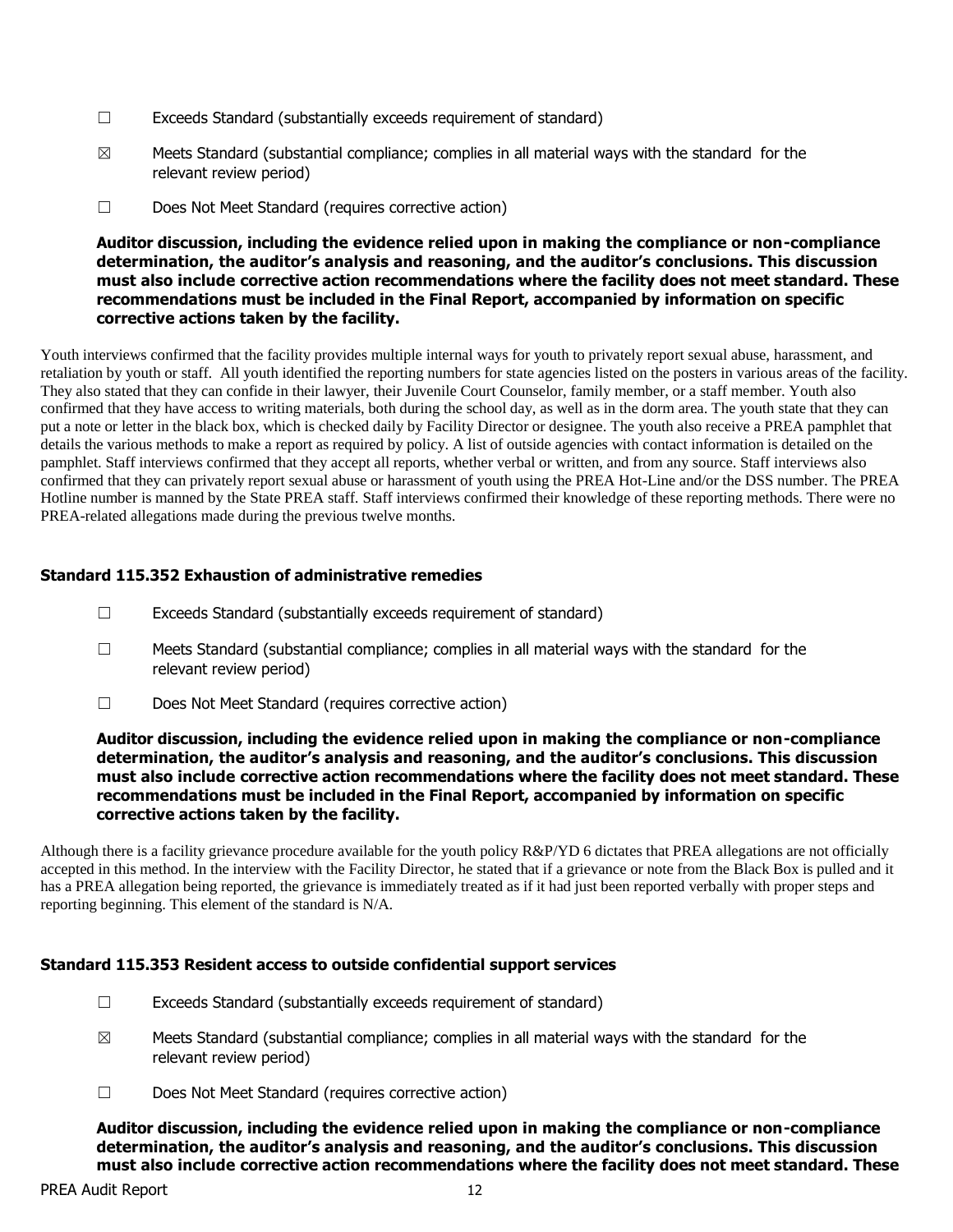#### **recommendations must be included in the Final Report, accompanied by information on specific corrective actions taken by the facility.**

The facility currently has an agreement with the R.E.A.L. Crisis Center to provide victim advocate and supportive services to youth upon request. While conducting the on-site audit it was discovered, during youth interviews, that there was a lack of knowledge of the victim advocate services available. During the thirty days after the audit, the facility ran groups and added posters to be displayed highlighting the R.E.A.L. Crisis Center. It has been verified by this auditor with documentation sent by the facility. Posters containing both the DSS and PREA Hot-Line numbers are prominently posted in the hallways and lobby area. Staff and youth interviews confirmed that staff provide youth with the limitations of confidentiality regarding mandatory reporting laws. Youth communications to these services are not monitored. Youth interviews confirmed that those who currently have attorneys can communicate with them confidentially. None reported being denied access to their attorneys. All youth reported that they have family visitation and that they have never been denied access to their families. All youth are allowed to make phone calls each week to family members.

# **Standard 115.354 Third-party reporting**

- $\Box$  Exceeds Standard (substantially exceeds requirement of standard)
- $\boxtimes$  Meets Standard (substantial compliance; complies in all material ways with the standard for the relevant review period)
- ☐ Does Not Meet Standard (requires corrective action)

#### **Auditor discussion, including the evidence relied upon in making the compliance or non-compliance determination, the auditor's analysis and reasoning, and the auditor's conclusions. This discussion must also include corrective action recommendations where the facility does not meet standard. These recommendations must be included in the Final Report, accompanied by information on specific corrective actions taken by the facility.**

The facility uses the DSS and PREA Hot-Line for the purpose of third party reporting, and informs parents and guardians that they should call one of these numbers to make a report. The website, www.ncdps.gov provides a public link to reporting Fraud, Waste, or Abuse. This auditor reviewed the NCDPS website for clarification.

# **Standard 115.361 Staff and agency reporting duties**

- $\Box$  Exceeds Standard (substantially exceeds requirement of standard)
- $\boxtimes$  Meets Standard (substantial compliance; complies in all material ways with the standard for the relevant review period)
- ☐ Does Not Meet Standard (requires corrective action)

#### **Auditor discussion, including the evidence relied upon in making the compliance or non-compliance determination, the auditor's analysis and reasoning, and the auditor's conclusions. This discussion must also include corrective action recommendations where the facility does not meet standard. These recommendations must be included in the Final Report, accompanied by information on specific corrective actions taken by the facility.**

Policy R&P/DJJDP 6 states that any person(s) providing services in the facility who receives information, regardless of its source, concerning staff sexual misconduct, youth sexual abuse, sexual harassment, or youth sexual misconduct, or who have reason to suspect, or who observe an incident, are required to immediately report the incident to the shift supervisor and Facility Director or Designee. Policy states that employees, volunteers, contractors and interns with the Department of Public Safety are mandatory reporters for child abuse; and therefore obligated by law to abide by this policy (i.e., Reporting Alleged Abuse). Policy states that all information related to a victim of staff sexual misconduct or youth sexual abuse shall be considered confidential and shall only be released to those who need this information to perform their duties. All staff understand that they are mandatory reporters. Medical and mental health staff reported that they inform youth of their duty to report and the limitations of confidentiality at the initiation of services. All staff are mandated child abuse reporters and receive appropriate training. Staff interviews confirmed that medical staff are mandated child abuse reporters and that they inform youth of their duty to report and the limitations of confidentiality.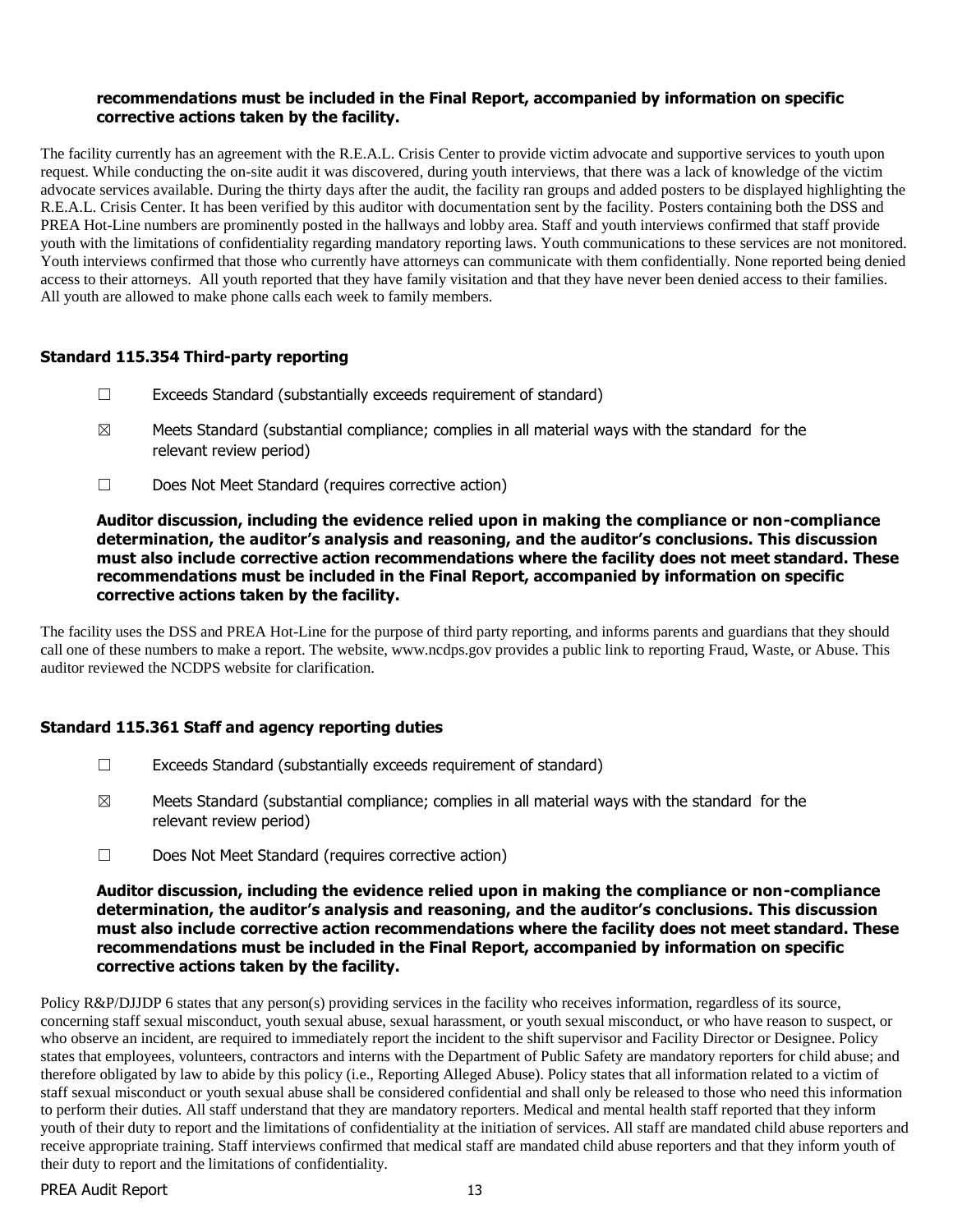#### **Standard 115.362 Agency protection duties**

- $\Box$  Exceeds Standard (substantially exceeds requirement of standard)
- $\boxtimes$  Meets Standard (substantial compliance; complies in all material ways with the standard for the relevant review period)
- ☐ Does Not Meet Standard (requires corrective action)

## **Auditor discussion, including the evidence relied upon in making the compliance or non-compliance determination, the auditor's analysis and reasoning, and the auditor's conclusions. This discussion must also include corrective action recommendations where the facility does not meet standard. These recommendations must be included in the Final Report, accompanied by information on specific corrective actions taken by the facility.**

Although there were no instances during the previous twelve months where a youth was subject to a substantial risk of sexual abuse, during interviews all security and specialized staff clearly stated their understanding of the importance and duty to protect youth from harm. This is especially true with respect to youth who identify as LGBTQI. As noted above, the facility requires the Treatment Team to reassess placement and programming assignments for these youth every six months. This was verified in staff interviews and resident files. Policy gives those residents the right to request their housing assignment be re-evaluated by the Treatment Team at any time during their length of stay. Further, policy requires that if staff have a reason to believe that staff sexual misconduct or youth sexual abuse has occurred, the employee shall take reasonable and appropriate measures to assure victim safety. Staff report that they are to separate the youth and notify the Facility Director.

# **Standard 115.363 Reporting to other confinement facilities**

- $\Box$  Exceeds Standard (substantially exceeds requirement of standard)
- $\boxtimes$  Meets Standard (substantial compliance; complies in all material ways with the standard for the relevant review period)
- ☐ Does Not Meet Standard (requires corrective action)

#### **Auditor discussion, including the evidence relied upon in making the compliance or non-compliance determination, the auditor's analysis and reasoning, and the auditor's conclusions. This discussion must also include corrective action recommendations where the facility does not meet standard. These recommendations must be included in the Final Report, accompanied by information on specific corrective actions taken by the facility.**

Policy R&P/DDJJ 6 states that allegations of sexual abuse reported to have occurred at a prior Department of Public Safety facility or any institution shall require that the Facility Director receiving the report notify the Director where the alleged incident occurred. If there is no evidence in the DSS database that a report has been made previously, a report shall be made per department policy. The Facility Director stated in his interview that it is expected that such a report be made immediately upon learning of the allegation. There were no such reports or allegations made during the previous twelve months. While there has not been an allegation of sexual abuse made by another facility in the previous 12 months, program policy requires prompt notification, documentation and follow-up with the particular reporting facility. Also, North Carolina policy requires mandated reporters to report such an allegation to DSS.

# **Standard 115.364 Staff first responder duties**

- ☐ Exceeds Standard (substantially exceeds requirement of standard)
- $\boxtimes$  Meets Standard (substantial compliance; complies in all material ways with the standard for the relevant review period)
- ☐ Does Not Meet Standard (requires corrective action)

PREA Audit Report 14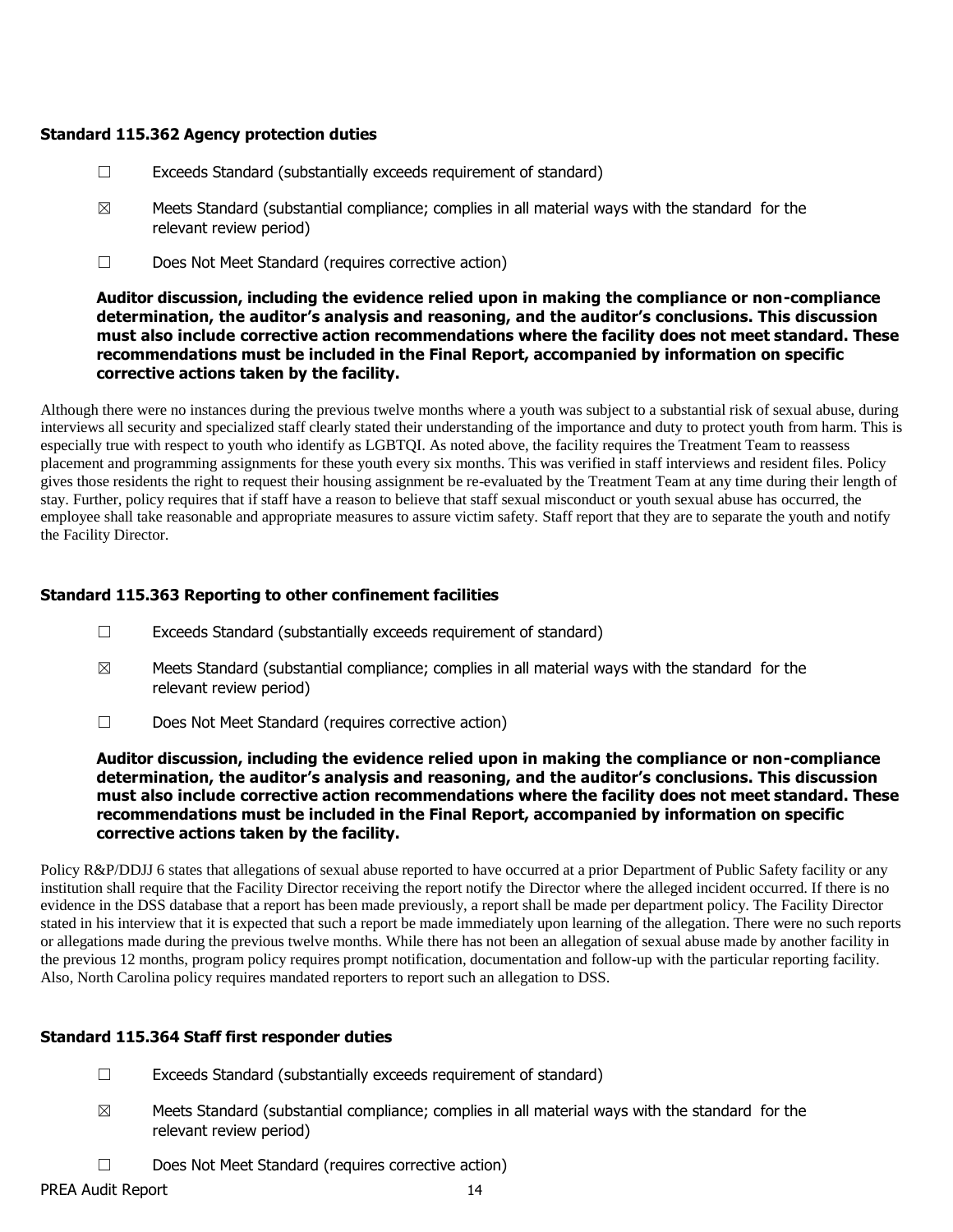Policy R&P/DJJ 6 details the facility's first responder duties. All staff are considered to be first responders. If there is a reason to believe that staff sexual misconduct or youth sexual abuse has occurred, the employee shall take reasonable and appropriate measures to assure victim safety. The alleged victim and alleged perpetrator shall be physically separated. The shift supervisor is then notified. Staff directs that the alleged victim and perpetrator not be allowed to shower, wash hands, brush teeth, change clothes, urinate, defecate, drink or eat until all investigation and examination protocols are completed. The room/area where the alleged sexual contact occurred shall be secured by staff and not accessible until released by law enforcement. Non-punitive change in housing may be provided. There were no PREA-related allegations made during the previous twelve months. Eighty percent of staff interviewed understood and could articulate the responsibilities of a first responder. Facility policy includes the requirements of the standard.

#### **Standard 115.365 Coordinated response**

- $\boxtimes$  Exceeds Standard (substantially exceeds requirement of standard)
- ☐ Meets Standard (substantial compliance; complies in all material ways with the standard for the relevant review period)
- ☐ Does Not Meet Standard (requires corrective action)

**Auditor discussion, including the evidence relied upon in making the compliance or non-compliance determination, the auditor's analysis and reasoning, and the auditor's conclusions. This discussion must also include corrective action recommendations where the facility does not meet standard. These recommendations must be included in the Final Report, accompanied by information on specific corrective actions taken by the facility.**

The facility has a written, site-specific, detailed Coordinated Response Plan for PREA Related Incidents that reflects the requirements of policy. This auditor reviewed the site-specific Coordinated Response Plan. All staff could articulate that the plan could be accessed in the control room. The plan was site specific. Staffing plan meeting minutes and staff meeting minutes were also located in the coordinated response plan binder. This enabled all staff to understand the facility staffing plan.

# **Standard 115.366 Preservation of ability to protect residents from contact with abusers**

- ☐ Exceeds Standard (substantially exceeds requirement of standard)
- $\Box$  Meets Standard (substantial compliance; complies in all material ways with the standard for the relevant review period)
- ☐ Does Not Meet Standard (requires corrective action)

**Auditor discussion, including the evidence relied upon in making the compliance or non-compliance determination, the auditor's analysis and reasoning, and the auditor's conclusions. This discussion must also include corrective action recommendations where the facility does not meet standard. These recommendations must be included in the Final Report, accompanied by information on specific corrective actions taken by the facility.**

This standard is N/A. There are no agreements of the type defined in the standard in place or contemplated.

# **Standard 115.367 Agency protection against retaliation**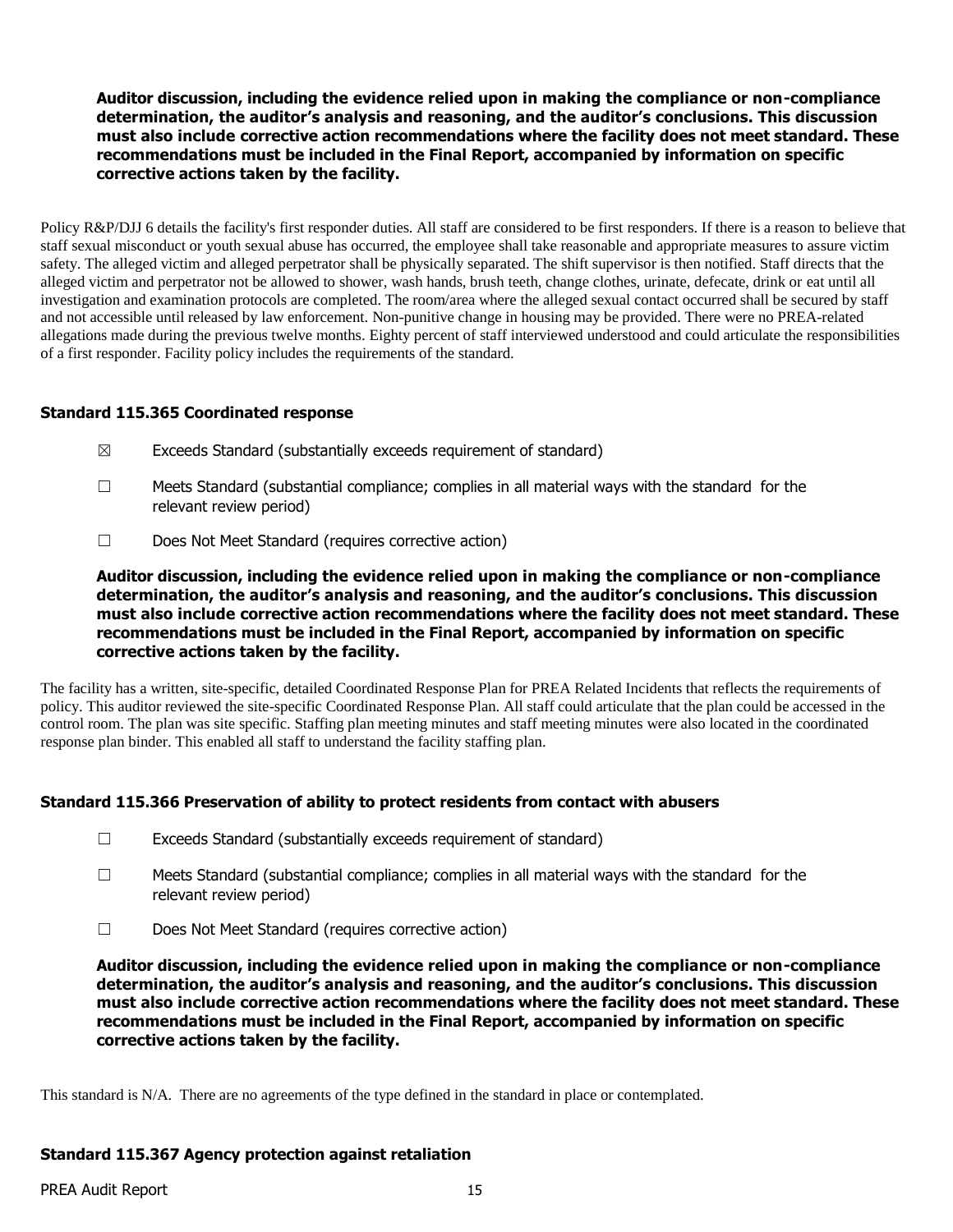- $\boxtimes$  Exceeds Standard (substantially exceeds requirement of standard)
- ☐ Meets Standard (substantial compliance; complies in all material ways with the standard for the relevant review period)
- ☐ Does Not Meet Standard (requires corrective action)

Policy R&P/DJJ 6 states that DPS facilities shall protect all youth and staff who report sexual abuse or sexual harassment or cooperate with sexual abuse or sexual harassment investigation from retaliation by other youth or staff. All reports of retaliation shall be taken seriously and may result in disciplinary action up to and including termination. Policy requires that for at least 90 days following a report of sexual abuse or sexual harassment, the facility "PREA Support Person" shall monitor the conduct or treatment of youth who reported sexual abuse or sexual harassment. Their role is to link services and support youth who report sexual abuse and harassment. This staff person will connect the victim to professional resources offered by community based advocates and/or mental health professionals found in a confinement setting. Monitoring shall consist of a review of the following: a. the youth's disciplinary reports, b. Housing and room assignment, c. Program changes, d. Staff performance reviews and, e. Staff assignments and duties. Finally, the policy states that monitoring terminates once the allegation has been labeled unfounded by the investigating entity. The Facility PREA Compliance Manager, designated for monitoring retaliation of staff, was knowledgeable on what to look for and what to do with respect to retaliation against, or by, youth and/or staff. This includes periodic status checks. There were no instances of actual or threatened retaliation during the previous twelve months.

# **Standard 115.368 Post-allegation protective custody**

- ☐ Exceeds Standard (substantially exceeds requirement of standard)
- ☐ Meets Standard (substantial compliance; complies in all material ways with the standard for the relevant review period)
- ☐ Does Not Meet Standard (requires corrective action)

**Auditor discussion, including the evidence relied upon in making the compliance or non-compliance determination, the auditor's analysis and reasoning, and the auditor's conclusions. This discussion must also include corrective action recommendations where the facility does not meet standard. These recommendations must be included in the Final Report, accompanied by information on specific corrective actions taken by the facility.**

This is N/A. The facility does not utilize any form of segregated housing.

# **Standard 115.371 Criminal and administrative agency investigations**

- ☐ Exceeds Standard (substantially exceeds requirement of standard)
- $\boxtimes$  Meets Standard (substantial compliance; complies in all material ways with the standard for the relevant review period)
- ☐ Does Not Meet Standard (requires corrective action)

**Auditor discussion, including the evidence relied upon in making the compliance or non-compliance determination, the auditor's analysis and reasoning, and the auditor's conclusions. This discussion must also include corrective action recommendations where the facility does not meet standard. These recommendations must be included in the Final Report, accompanied by information on specific**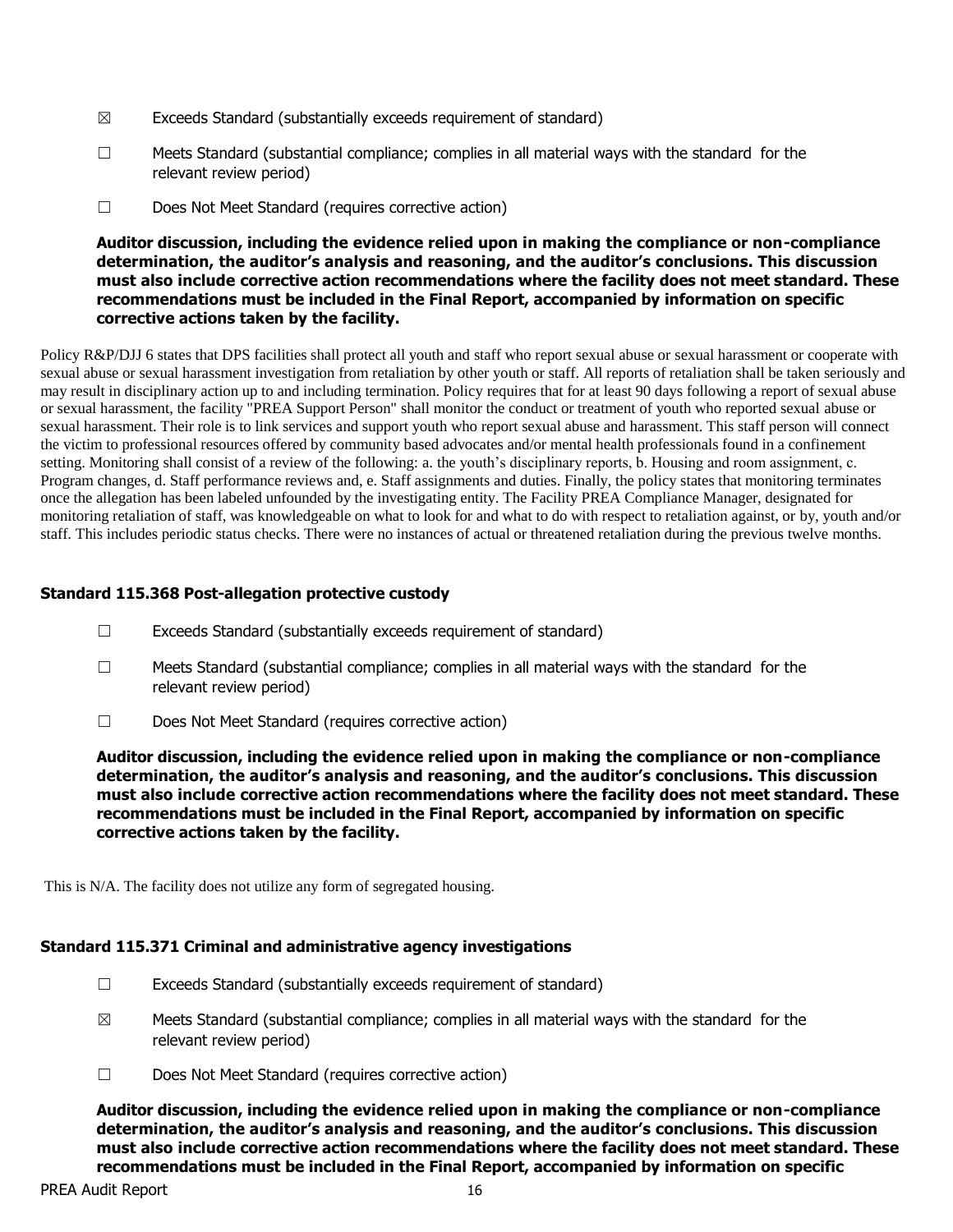#### **corrective actions taken by the facility.**

The facility does not conduct criminal investigations according to policy R&P/DJJ 6. Referrals are made to the Department of Social Services who will conduct administrative investigations and the Greenville Police Department will conduct criminal investigations. The facility would conduct administrative investigations only after it is deemed appropriate by Law Enforcement or a District Attorney. Policy states that the Department of Public Safety facility appointing authority (usually the Facility Director) shall ensure cooperation and coordination with all investigating agencies/persons, and that the facility shall share all pertinent documentation, records, and available information with the agency. There were no PREA-related allegations made during the previous twelve months.

#### **Standard 115.372 Evidentiary standard for administrative investigations**

- $\Box$  Exceeds Standard (substantially exceeds requirement of standard)
- $\boxtimes$  Meets Standard (substantial compliance; complies in all material ways with the standard for the relevant review period)
- ☐ Does Not Meet Standard (requires corrective action)

**Auditor discussion, including the evidence relied upon in making the compliance or non-compliance determination, the auditor's analysis and reasoning, and the auditor's conclusions. This discussion must also include corrective action recommendations where the facility does not meet standard. These recommendations must be included in the Final Report, accompanied by information on specific corrective actions taken by the facility.**

Neither the agency, nor the facility, conducts criminal investigations of allegations of sexual abuse or sexual harassment. The agency and facility conduct administrative investigations when deemed appropriate. Once a substantiated finding is made by either the DSS or law enforcement, the agency may take disciplinary action. The Statewide PREA Coordinator reported that in practice the standard is preponderance or lower, but never higher.

#### **Standard 115.373 Reporting to residents**

- $\boxtimes$  Exceeds Standard (substantially exceeds requirement of standard)
- $\Box$  Meets Standard (substantial compliance; complies in all material ways with the standard for the relevant review period)
- ☐ Does Not Meet Standard (requires corrective action)

**Auditor discussion, including the evidence relied upon in making the compliance or non-compliance determination, the auditor's analysis and reasoning, and the auditor's conclusions. This discussion must also include corrective action recommendations where the facility does not meet standard. These recommendations must be included in the Final Report, accompanied by information on specific corrective actions taken by the facility.**

Policy R&P/DJJ 6 addresses the requirements of this standard. Following an investigation into a youth's allegation of sexual abuse and receipt of the investigating agency's finding or findings, the Program Support Person shall inform the youth in writing with a completed OPA-I30 PREA Support Services Form, as to the determined outcome. Following a youth's allegation that an employee has committed sexual abuse against the youth, the Program Director shall inform the youth when: a. The employee is no longer employed at the facility; b. The employee is no longer posted on the youth's unit; c. The facility has learned that the employee has been criminally charged as a result of the allegation; or d. The facility has learned that the employee has been convicted of charges related to the allegation. The facility is not required to report to the youth an employee's status if the allegation is unfounded.

Following a youth's allegation that he or she has been sexually abused by another youth, the Program Director shall inform the youth when: a. the facility learns the alleged abuser has been criminally charged; or b. the facility learns the alleged abuse has been convicted as a result of the allegation. The facility's obligation to notify the youth terminates if the youth is released from the Department of Public Safety custody. There were no PREA-related allegations made during the previous twelve months. The Facility Director stated his understanding and knowledge of the procedures for reporting findings of concluded investigations during the interview process.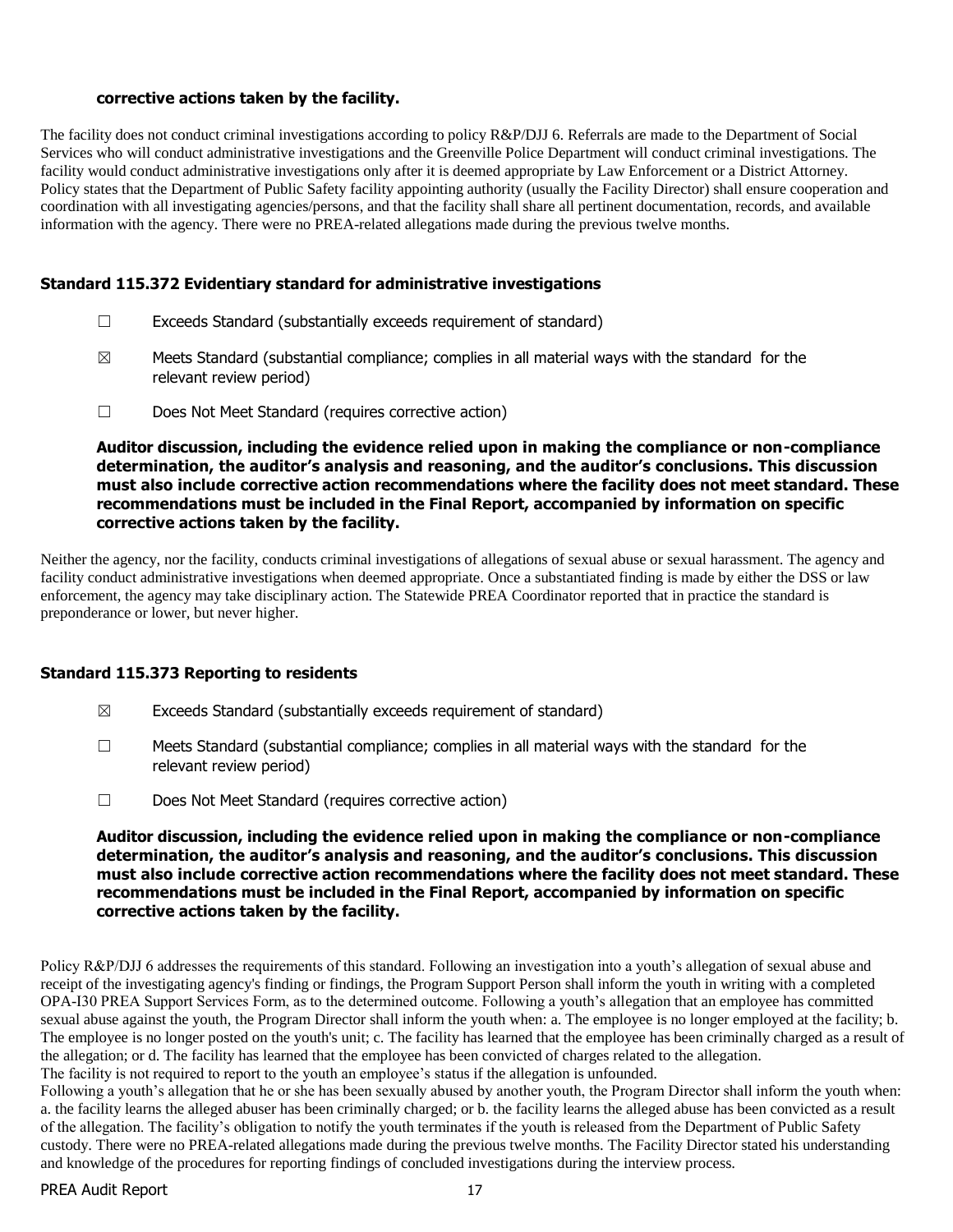#### **Standard 115.376 Disciplinary sanctions for staff**

- $\Box$  Exceeds Standard (substantially exceeds requirement of standard)
- $\boxtimes$  Meets Standard (substantial compliance; complies in all material ways with the standard for the relevant review period)
- ☐ Does Not Meet Standard (requires corrective action)

## **Auditor discussion, including the evidence relied upon in making the compliance or non-compliance determination, the auditor's analysis and reasoning, and the auditor's conclusions. This discussion must also include corrective action recommendations where the facility does not meet standard. These recommendations must be included in the Final Report, accompanied by information on specific corrective actions taken by the facility.**

Agency policy R&P/DJJ 6 states that staff who violate agency sexual abuse or sexual harassment policies are subject to disciplinary action. Disciplinary actions include a variety of sanctions, including termination. The sanction for a substantiated finding of sexual abuse is presumed to be termination in that such criminal charges usually result in incarceration. Any disciplinary action taken in a specific case depends on a number of variables and should be commensurate to the nature and circumstances of the acts committed, among other considerations. Agency policy requires all allegations of sexual abuse to be reported to the Greenville Police Department, regardless of whether the staff resigns or is terminated. This was confirmed in the interview with the State's Director of Juvenile Facility Operations.

# **Standard 115.377 Corrective action for contractors and volunteers**

- ☐ Exceeds Standard (substantially exceeds requirement of standard)
- $\boxtimes$  Meets Standard (substantial compliance; complies in all material ways with the standard for the relevant review period)
- ☐ Does Not Meet Standard (requires corrective action)

#### **Auditor discussion, including the evidence relied upon in making the compliance or non-compliance determination, the auditor's analysis and reasoning, and the auditor's conclusions. This discussion must also include corrective action recommendations where the facility does not meet standard. These recommendations must be included in the Final Report, accompanied by information on specific corrective actions taken by the facility.**

Policy R&P/DJJ 6 states that the Facility Director, or designee, is required to curtail, postpone or discontinue the services of a contractor, intern, volunteer or similar individual or volunteer organization, when substantial reasons for doing so exist, such as unlawful conduct or breach of facility rules, and regulations or engaging in activities that threaten the safety, order or security of the facility. The PREA Coordinator reported that in the event the contractor or volunteer held a professional license issued by the state, the applicable licensing authority, such as the Department of Education, would be notified. Interview with Facility Director confirms this.

# **Standard 115.378 Disciplinary sanctions for residents**

- $\Box$  Exceeds Standard (substantially exceeds requirement of standard)
- $\boxtimes$  Meets Standard (substantial compliance; complies in all material ways with the standard for the relevant review period)
- ☐ Does Not Meet Standard (requires corrective action)

**Auditor discussion, including the evidence relied upon in making the compliance or non-compliance determination, the auditor's analysis and reasoning, and the auditor's conclusions. This discussion must also include corrective action recommendations where the facility does not meet standard. These**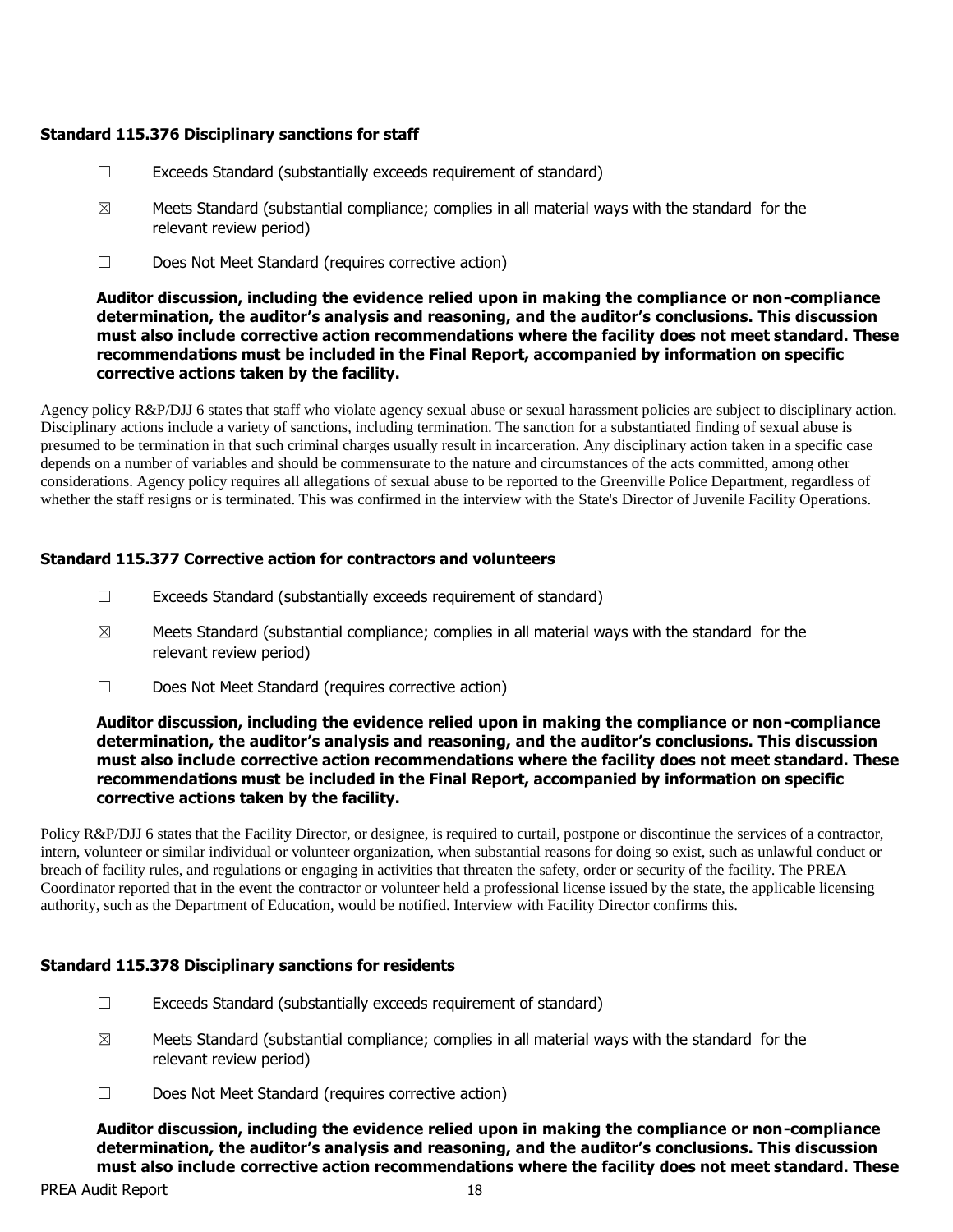#### **recommendations must be included in the Final Report, accompanied by information on specific corrective actions taken by the facility.**

Policy R&P/DJJ 6 states that appropriate remedial measures shall be considered whether to prohibit further contact with other youth. Youth are subject to consequences of sexual misconduct/offense pursuant to the Behavior Expectations policy following the established due process. Youth consequences shall commensurate with the nature and circumstances of the sexual abuse or harassment committed, the youth's disciplinary history, and consequences imposed for comparable offenses committed by other youth with similar history. The facility takes into consideration whether a youth's mental disabilities or mental illness contributed to the behavior when determining what disciplinary sanctions, if any, will be imposed. A decision would then be made by the Service Planning Team on actions involving the youth. The Director of Juvenile Facility Operations also clarified that the facility does not make any determination regarding whether a particular activity constitutes sexual abuse. This determination is made by a trained investigator, court system, and/or Law Enforcement.

# **Standard 115.381 Medical and mental health screenings; history of sexual abuse**

- ☐ Exceeds Standard (substantially exceeds requirement of standard)
- $\boxtimes$  Meets Standard (substantial compliance; complies in all material ways with the standard for the relevant review period)
- ☐ Does Not Meet Standard (requires corrective action)

#### **Auditor discussion, including the evidence relied upon in making the compliance or non-compliance determination, the auditor's analysis and reasoning, and the auditor's conclusions. This discussion must also include corrective action recommendations where the facility does not meet standard. These recommendations must be included in the Final Report, accompanied by information on specific corrective actions taken by the facility.**

Policy R&P/DJJ 6 states that if the screening for abusiveness and victimization indicates that a youth has experienced prior victimization or has previously perpetrated sexual abuse, whether it occurred in an institutional setting or in the community, the intake staff shall offer the youth a follow-up meeting with a facility contracted Mental Health specialist or contracted Mental Health provider. The follow-up shall be completed within 14 days. All confidential data is stored in an electronic data base, NC-join, and files that are controlled either by access permissions or "need to know" basis. Medical and mental health staff interviews verified the policy and procedures. Facility policy complies with all elements of the standard. There were no youth who reported prior sexual victimization during intake. Interviews with medical staff confirmed that services would be provided, if requested by a youth.

# **Standard 115.382 Access to emergency medical and mental health services**

- $\Box$  Exceeds Standard (substantially exceeds requirement of standard)
- $\boxtimes$  Meets Standard (substantial compliance; complies in all material ways with the standard for the relevant review period)
- ☐ Does Not Meet Standard (requires corrective action)

#### **Auditor discussion, including the evidence relied upon in making the compliance or non-compliance determination, the auditor's analysis and reasoning, and the auditor's conclusions. This discussion must also include corrective action recommendations where the facility does not meet standard. These recommendations must be included in the Final Report, accompanied by information on specific corrective actions taken by the facility.**

The medical staff are on-call basis only. The youth alleging victimization are transported to Vidant Medical Center where SANE services are available. Acute trauma care shall be provided by the SANE program including but not limited to, treatment of injuries, HIV/AIDS education, timely access to emergency contraception, prophylaxis and testing for Sexually Transmitted Diseases. The Facility "PREA Support Person" shall provide information on local support services to victims. The policy further states that victims shall be provided trauma assessment, crisis intervention, safety planning and address treatment needs. A contracted Mental Health Specialist shall see the youth victim, as soon as possible for assessment and crisis intervention, as appropriate. Based on the results of the trauma assessment, the Mental Health Specialist shall develop a short-term trauma plan (i.e. psychiatric care, medication, mental health counseling, etc.) and an on-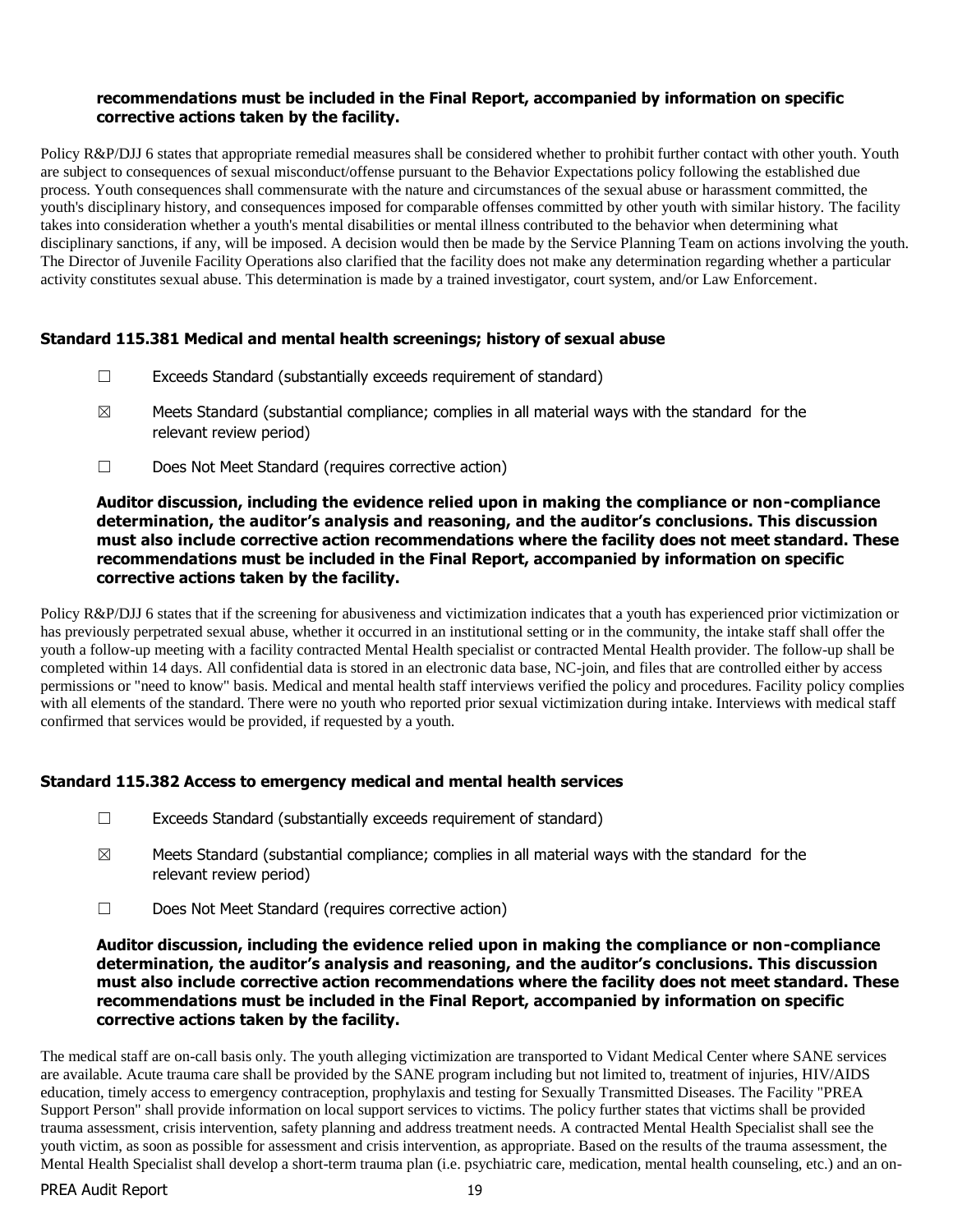going counseling plan as needed. Youth are informed during their intake orientation that all such services will be provided without financial costs (also written on the PREA brochure they each receive). Medical and mental health staff verified the policy and procedures.

# **Standard 115.383 Ongoing medical and mental health care for sexual abuse victims and abusers**

- ☐ Exceeds Standard (substantially exceeds requirement of standard)
- $\boxtimes$  Meets Standard (substantial compliance; complies in all material ways with the standard for the relevant review period)
- ☐ Does Not Meet Standard (requires corrective action)

**Auditor discussion, including the evidence relied upon in making the compliance or non-compliance determination, the auditor's analysis and reasoning, and the auditor's conclusions. This discussion must also include corrective action recommendations where the facility does not meet standard. These recommendations must be included in the Final Report, accompanied by information on specific corrective actions taken by the facility.**

Policy R&P/DJJ 6 states that a contracted Mental Health Specialist shall see the youth victim as soon as possible for assessment and crisis intervention, as appropriate. Based on the results of the trauma assessment, the Mental Health Specialist shall develop a short-term trauma plan (i.e. psychiatric care, medication, mental health counseling, etc.) and an on-going counseling plan as needed. Testing for Sexually Transmitted Diseases is provided, as medically appropriate. Youth are informed during their intake orientation that all such services will be provided without financial costs (also written on the PREA brochure they each receive). Treatment can be provided to youth-on-youth abusers. Medical and mental health staff verified the policy and procedures.

# **Standard 115.386 Sexual abuse incident reviews**

- ☐ Exceeds Standard (substantially exceeds requirement of standard)
- $\boxtimes$  Meets Standard (substantial compliance; complies in all material ways with the standard for the relevant review period)
- ☐ Does Not Meet Standard (requires corrective action)

**Auditor discussion, including the evidence relied upon in making the compliance or non-compliance determination, the auditor's analysis and reasoning, and the auditor's conclusions. This discussion must also include corrective action recommendations where the facility does not meet standard. These recommendations must be included in the Final Report, accompanied by information on specific corrective actions taken by the facility.**

Policy R&P/DJJ 6 states that all substantiated and unsubstantiated staff sexual misconduct and youth sexual abuse incidents shall conclude with a Sexual Abuse Review completed and coordinated by the Facility PREA Compliance Manager. The review process shall consider whether: a. Changes in the policy or practice are needed; b. Whether race, ethnicity, sexual orientation, gender identity, gang affiliation or youth culture in the facility played a role; c. Physical barriers in the facility; d. Staffing levels, and e. Video monitoring needs. The review shall occur within 30 days of the conclusion of the investigation. The Facility PREA Compliance Manager shall invite the following persons to participate in the review: a. Director of Facility Operations; and b. Facility Director or Designee; and c. Facility Supervisors; d. Investigator; e. Medical Provider; f. Mental Health Specialist; and g. PREA Support Person. The form that is used according to policy and the Program Director is called OPA-I10 (PIR).

The Facility PREA Compliance Manager shall prepare a report of the findings to include recommendations for improvement. The report shall be submitted to the Facility Director, the Director of Facility Operations, and the NCDPS PREA Coordinator. The Facility Director may implement the recommendations for improvement or shall document the reasons for not doing so. In that there were no substantiated or unsubstantiated findings that required a review, there were none completed in the previous twelve months.

PREA Audit Report 20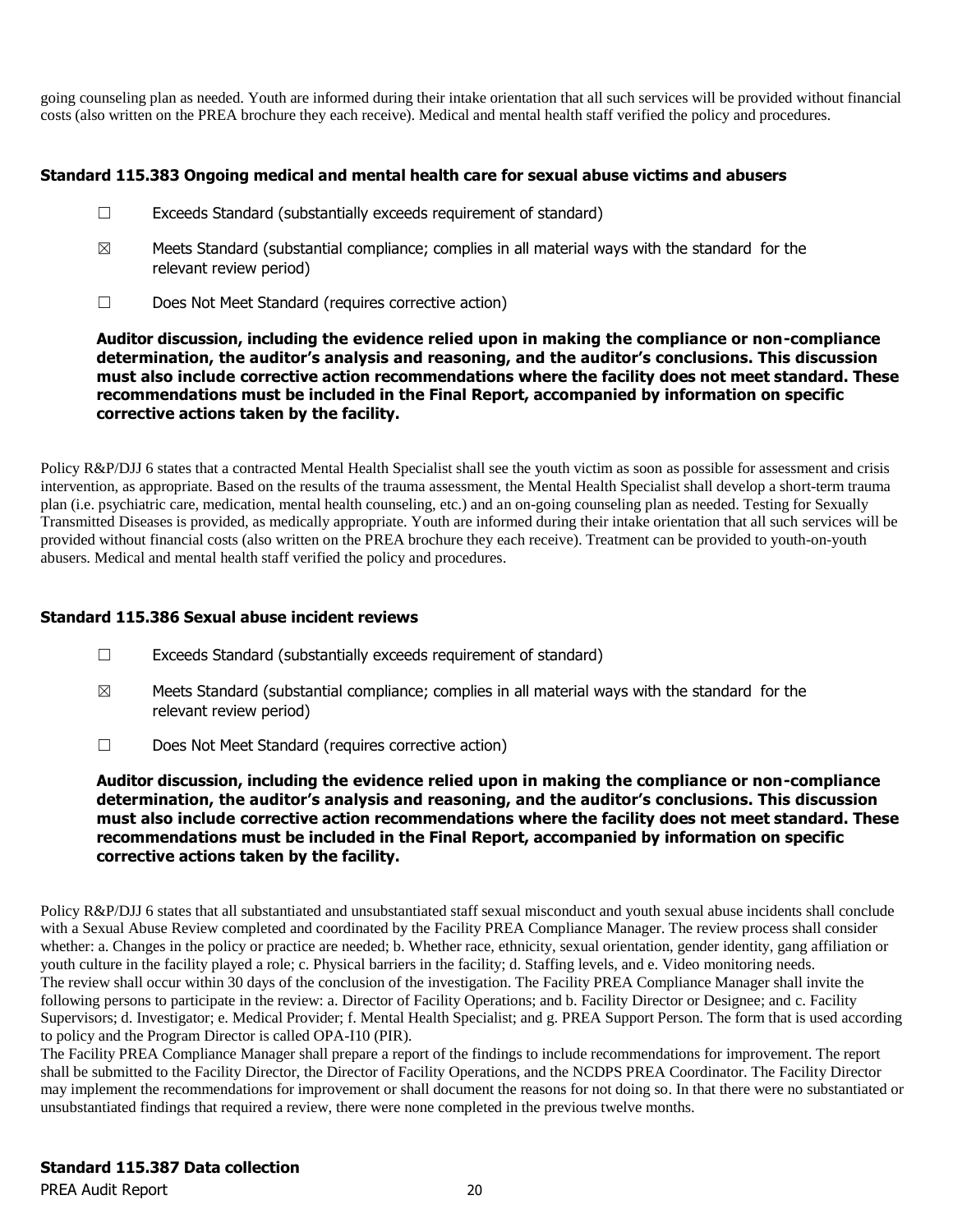- $\Box$  Exceeds Standard (substantially exceeds requirement of standard)
- $\boxtimes$  Meets Standard (substantial compliance; complies in all material ways with the standard for the relevant review period)
- ☐ Does Not Meet Standard (requires corrective action)

Policy R&P/DJJ 6 states that any incident report that alleges staff sexual misconduct, juvenile sexual misconduct or youth sexual abuse in DPS facilities shall be collected by the DPS PREA Coordinator. The DPS PREA Coordinator shall be responsible for compiling records and annually reporting statistical data to the Federal Bureau of Justice as required by the Department of Justice. There shall be a survey for collecting data regarding sexual contact prevention. Data from the Youth Surveys shall be provided to the DPS Leadership Team on an annual basis to identify trends, safety risks and training needs to be addressed at facilities. The agency collects, aggregates, and maintains the data, as required by the standard. The data instrument collects the data necessary to answer all questions from the USDOJ Survey of Sexual Violence.

# **Standard 115.388 Data review for corrective action**

- $\Box$  Exceeds Standard (substantially exceeds requirement of standard)
- $\boxtimes$  Meets Standard (substantial compliance; complies in all material ways with the standard for the relevant review period)
- ☐ Does Not Meet Standard (requires corrective action)

#### **Auditor discussion, including the evidence relied upon in making the compliance or non-compliance determination, the auditor's analysis and reasoning, and the auditor's conclusions. This discussion must also include corrective action recommendations where the facility does not meet standard. These recommendations must be included in the Final Report, accompanied by information on specific corrective actions taken by the facility.**

The facility has conducted the 2014/2015 annual report and it is posted on the State of North Carolina Department of Public Safety Website. The agency has prepared an annual report of its findings with corrective actions for each facility, as well as the agency as a whole. The report includes a comparison of the current year's data.

# **Standard 115.389 Data storage, publication, and destruction**

- $\Box$  Exceeds Standard (substantially exceeds requirement of standard)
- $\boxtimes$  Meets Standard (substantial compliance; complies in all material ways with the standard for the relevant review period)
- ☐ Does Not Meet Standard (requires corrective action)

**Auditor discussion, including the evidence relied upon in making the compliance or non-compliance determination, the auditor's analysis and reasoning, and the auditor's conclusions. This discussion must also include corrective action recommendations where the facility does not meet standard. These recommendations must be included in the Final Report, accompanied by information on specific corrective actions taken by the facility.**